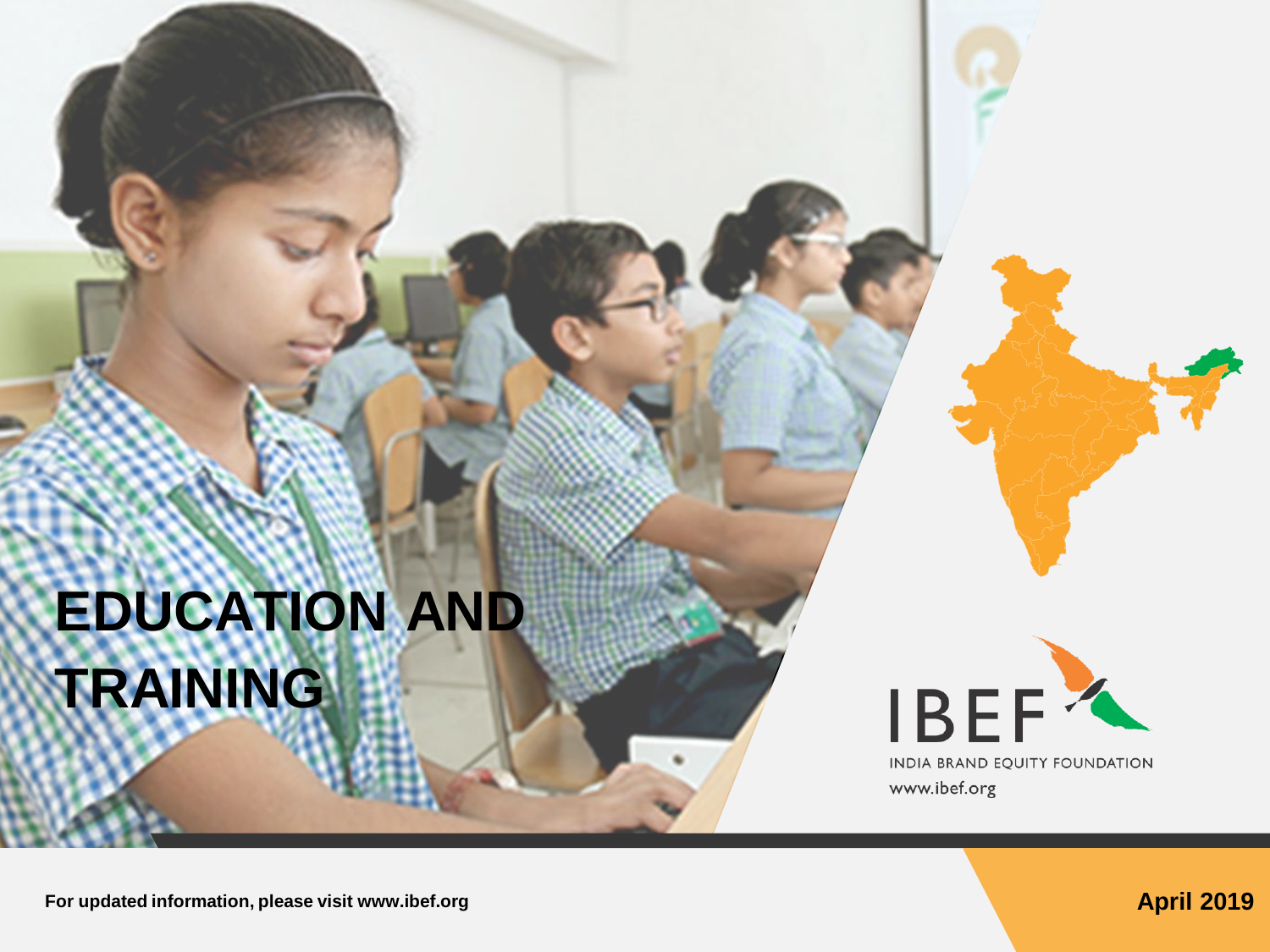#### **Table of Content**

| Recent trends and strategies13     |  |
|------------------------------------|--|
| Growth Drivers and opportunities18 |  |
| Policies and initiatives22         |  |
| ▶ Key industry organizations26     |  |
|                                    |  |

B INDIA BRAND EQUITY FOUNDATION www.ibef.org

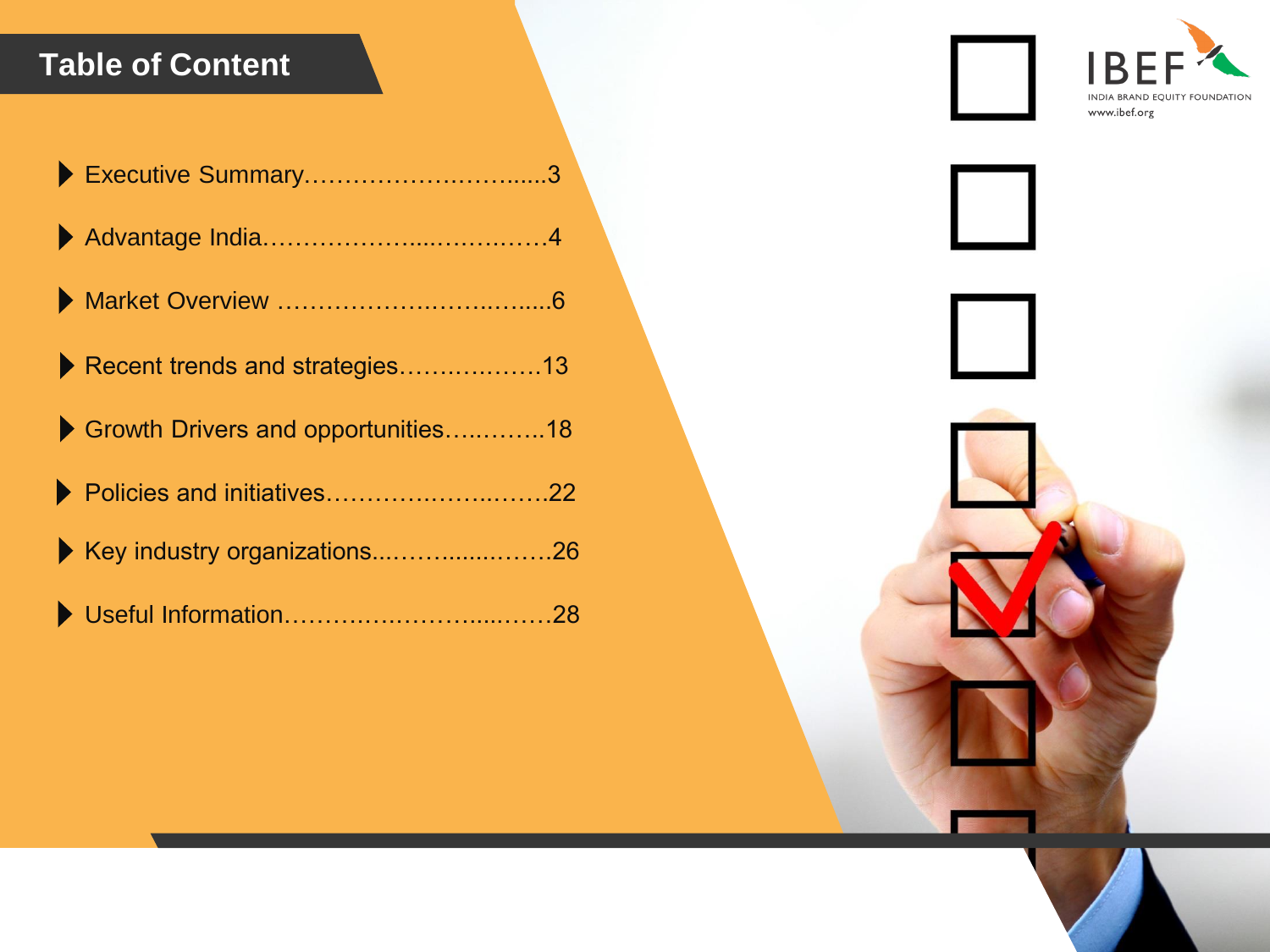#### EXECUTIVE SUMMARY





- With approximately 28.25 per cent of India's population<sup>\*</sup> in the age group of 0-14 years, educational sector in India provides great growth opportunity.
- Education sector in India is estimated at US\$ 91.7 billion in FY18 and is expected to reach US\$ 101.1 billion in FY19.
- The country has also become the second largest market for e-learning after the US. The sector is expected to reach US\$ 1.96 billion by 2021 with around 9.5 million users.
- Government of India's target of Gross Enrolment Ratio (GER) of 30 per cent for higher education by 2020 is expected to drive investments in the education space. The government is also planning to promote the education sector to help increase the share of overall services' sector in the GDP of the country.
- In March 2019, India Ratings and Research (Ind-Ra) maintained a stable outlook for the education sector for FY20 with a marginal increase in enrollments.

*Source: UGC, India Ratings and Research FY19 Outlook, KPMG – Online education in India, ASER 2016, AISHE 2017-18, News sources Notes: E – expected, \*as of 2015-16, Update is expected after September 2019*

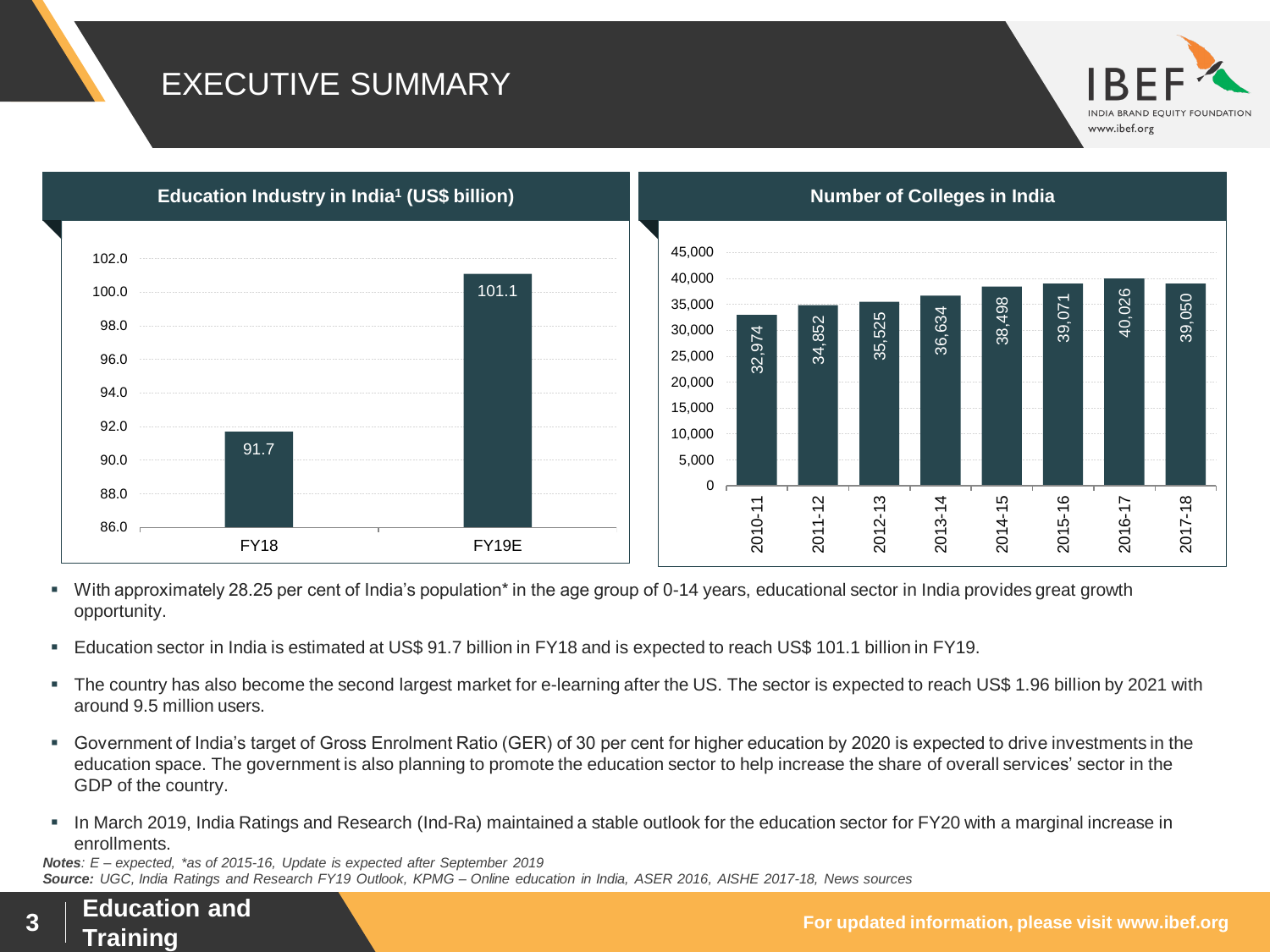

# ADVANTAGE INDIA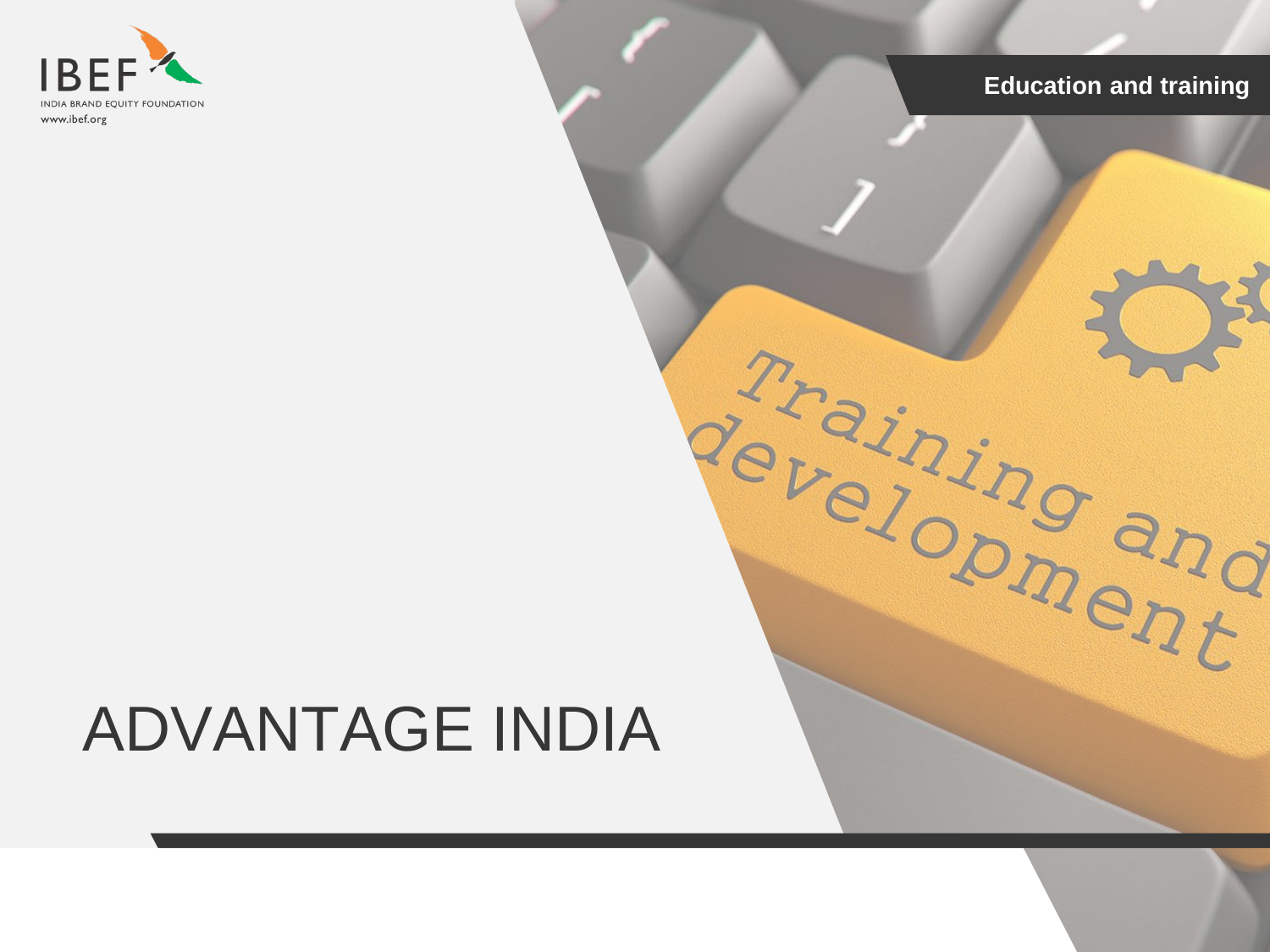#### ADVANTAGE INDIA



- Largest population in the world of about ~500 million in the age bracket of 5-24 years, presents large number of opportunities in education space.
- India has over 250 million school going students, more than any other country.
- Huge demand supply gap with an additional requirement of 200,000 schools, 35,000 colleges, 700 universities and 40 million seats in the vocational training centres.
	- **Large English Speaking population allows** easy delivery of educational products. India was ranked 28 out of 88 countries in English<br>Proficiency Index 2018.<br>As of December 2018, internet penetration in<br>India had reached 46.40 Proficiency Index 2018.
- As of December 2018, internet penetration in India had reached 46.13 per cent. Increasing internet penetration will help in education delivery.
- As of January 2019, 49 institutes were represented from India in Times Higher Education (THE) Emerging Economies University Rankings 2019.
- Between April 2000 and December 2018, inflow of US\$ 2.21 billion has been witnessed as Foreign Direct Investment (FDI) in the education sector.
- An estimated investment of US\$ 200 billion is Inverse asing needed by the government to achieve its target of 30 per cent GER for the higher education segment by 2020.
- **ADVANTAGE INDIA**

Policy of

Robust 1

- <sup>1</sup> 100 per cent FDI (automatic route) is allowed in the Indian education sector
- To liberalise the sector, the government has taken initiatives such as the National Accreditation Regulatory Authority Bill for Higher Educational and the Foreign Educational Institutions Bill.
- Revitalising Infrastructure and Systems in Education (RISE) by 2022 was announced in Union Budget 2018-19 with an outlay of Rs 1 trillion (US\$ 15.44 billion) for four years.

*Source: Ministry of HRD, Technopak, Department of Commerce Government of India, DIPP, TRAI, News Sources Note: GER stands for Gross Enrolment Ratio, NEP – National Education Policy, HRD – Human Resource Development*

**Training <sup>5</sup>**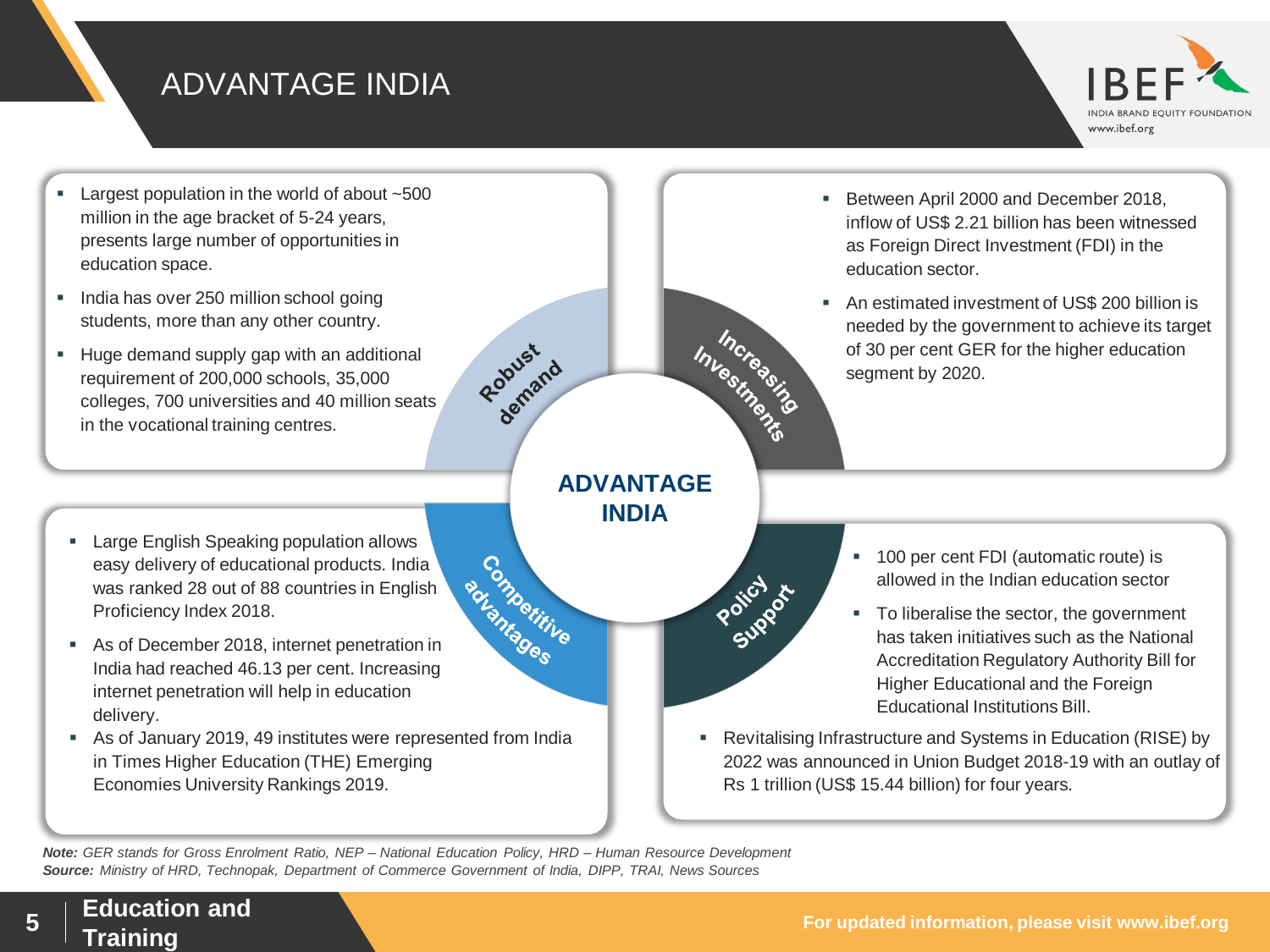

# MARKET OVERVIEW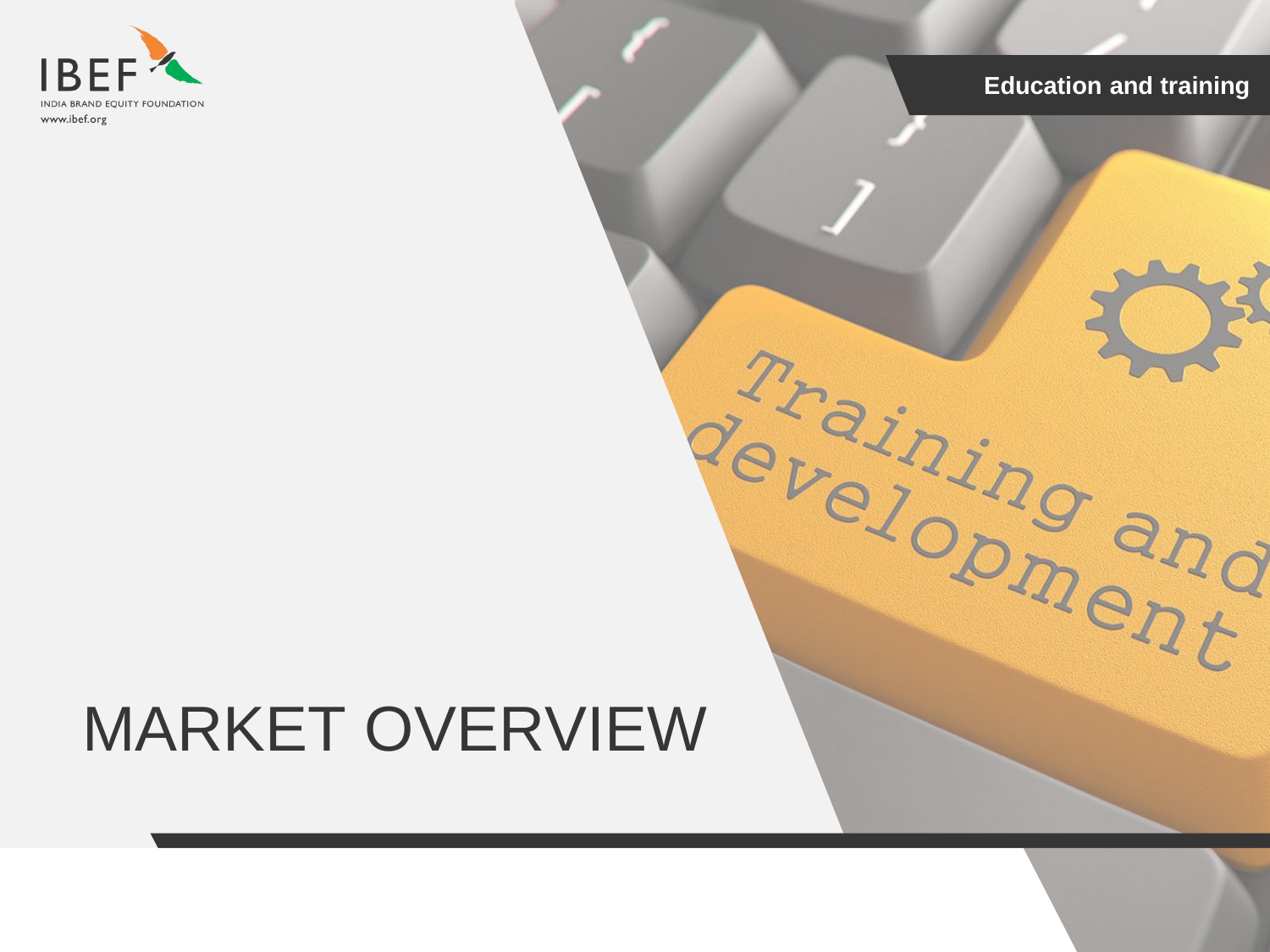#### EVOLUTION OF THE INDIAN EDUCATION SECTOR



- In 1992, the National Policy on Education-1986 was revised.
- **In 1995 the National Programme of Nutritional Support to** Primary Education (NP-NPSE) was launched as a sponsored scheme by the Centre
- In 1995, National Council of Rural Institutes (NCRI), an autonomous body was established for the promotion of rural higher education
- In 2012 the amendment of the Indian Institute of Technology Act, 1961 took place which envisages inclusion of 8 new IITs
- **In 2014, Indian Institutes of Information Technology Bill,** 2014 was passed by both the houses of the parliament. The bill aims to bring 4 information technology institutes1 under the control of a single authority



Notes: RTE - Right of Children to Free and Compulsory Education, RMSA- Rashtriya Msdhyamik Shiksha Abhiyan, NIT-National Institute of Technology, IISER- Indian Institutes of Science *Education and Research, <sup>1</sup> IIIT-Allahabad, IIIT-Gwalior, IIIT Design and Manufacturing Jabalpur, and IIIT Design and Manufacturing Kancheepuram*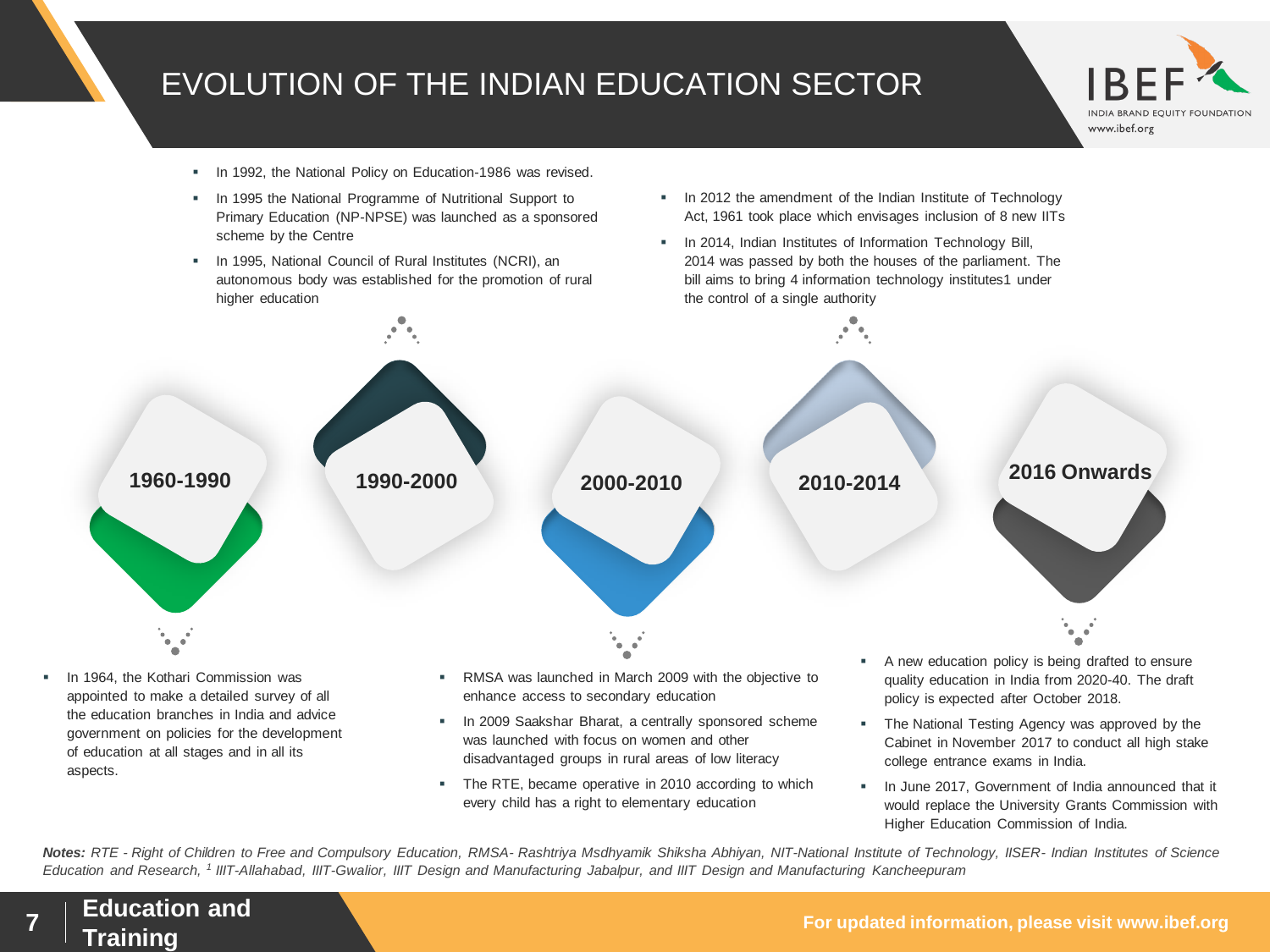#### EDUCATION LANDSCAPE IN INDIA



*Source: Grant Thornton*



**For updated information, please visit www.ibef.org Education and** 

**INDIA BRAND EQUITY FOUNDATION**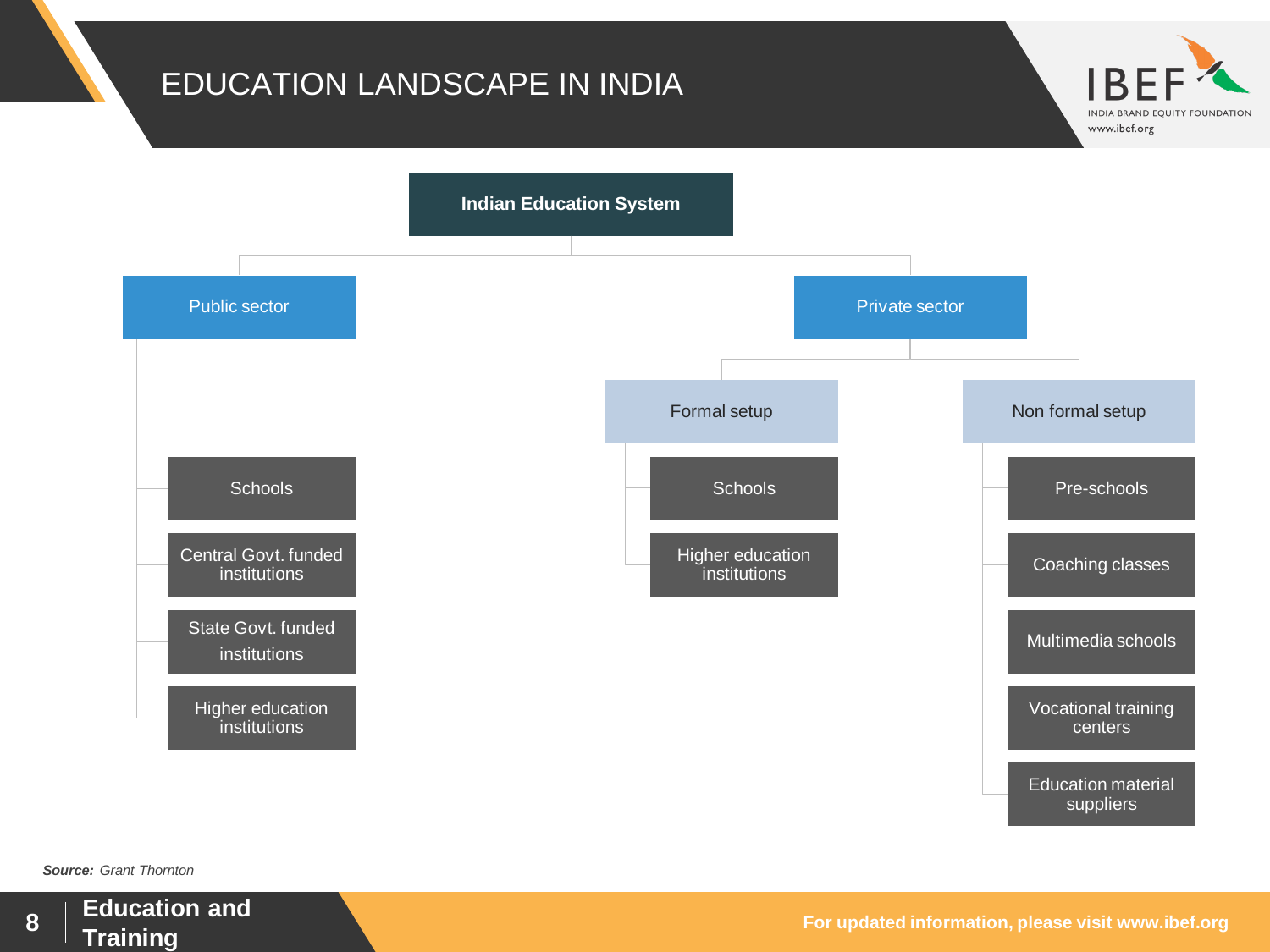#### SCHOOL EDUCATION





- As of 2016-17, India had 1,467,680 elementary schools with 7,606,638 classrooms and 260,155 secondary schools with 1,423,494 classrooms.
- Pupil Teacher Ratio (PTR) for elementary and secondary education in the country was 1:23 in 2016-17.
- 73.1 per cent of the elementary schools were government schools.
- At elementary level, Gross Enrolment Ratio was 93.5 per cent in 2016-17 and at secondary level it was 79.3 per cent.
- Expected years of schooling was 12.3 years in 2017.

*Note: Information is as per latest available data*

*Source: Unified District Information System for Education (U-DISE), United Nations Development Programme*

**Training <sup>9</sup>**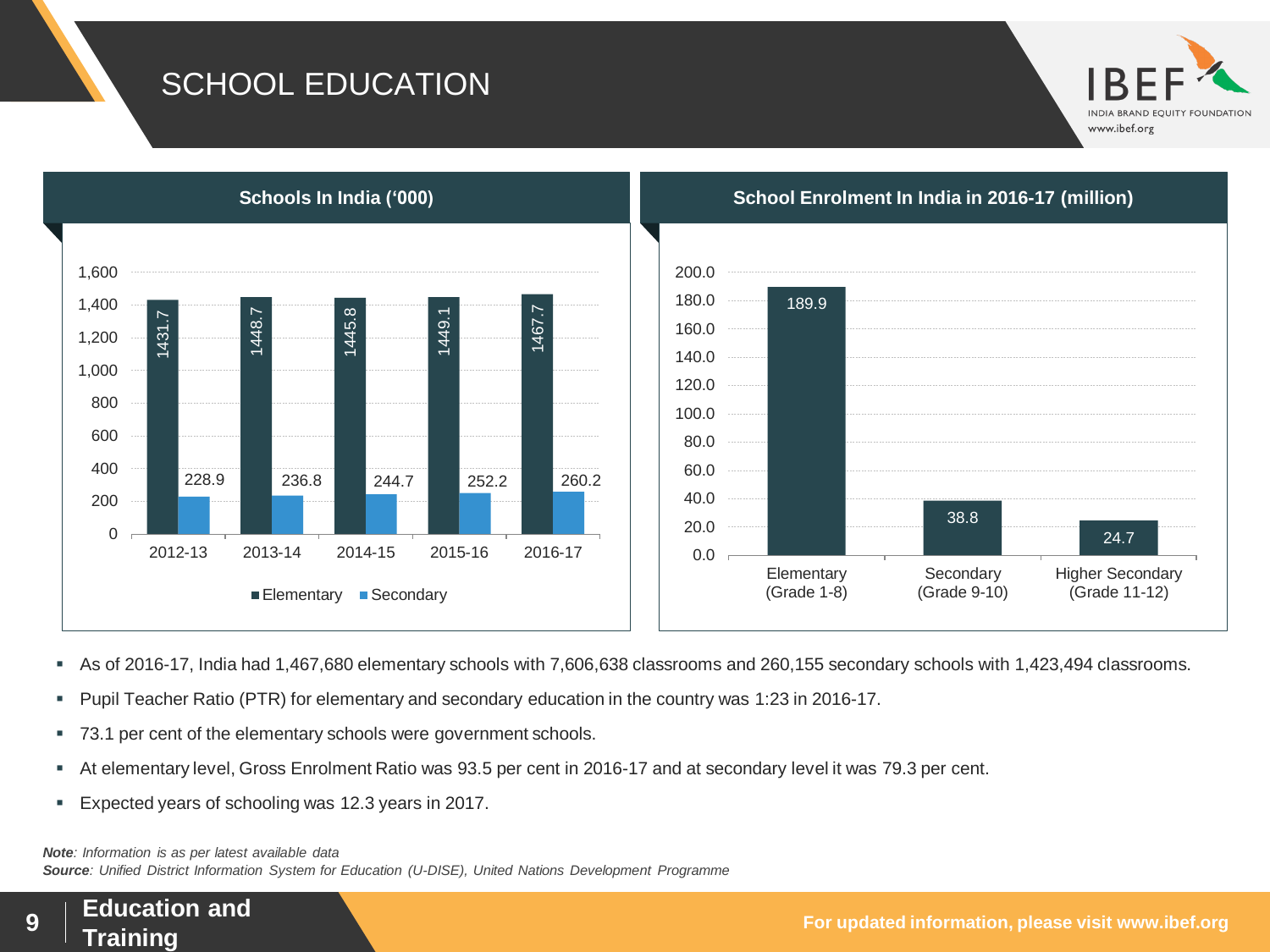#### HIGHER EDUCATION…(1/3)







- Number of colleges in India reached 39,050 in 2017-18, up from 32,974 in 2010-11.
- " Number of universities in the country has also increased at a fast pace from 621 in 2010-11 to 903 universities in 2017-18. Total number of agricultural universities in the country increased from 35 in 1999 to 75 in 2017.
- Government's initiatives to increase awareness among all sections of the society has played a major role in promoting higher education among the youth.
- India has 49 of world's best universities, as per Times Higher Education (THE) World University Rankings 2019.

*Source: UGC, PWC, AISHE 2017-18 Note: Update is expected after September 2019*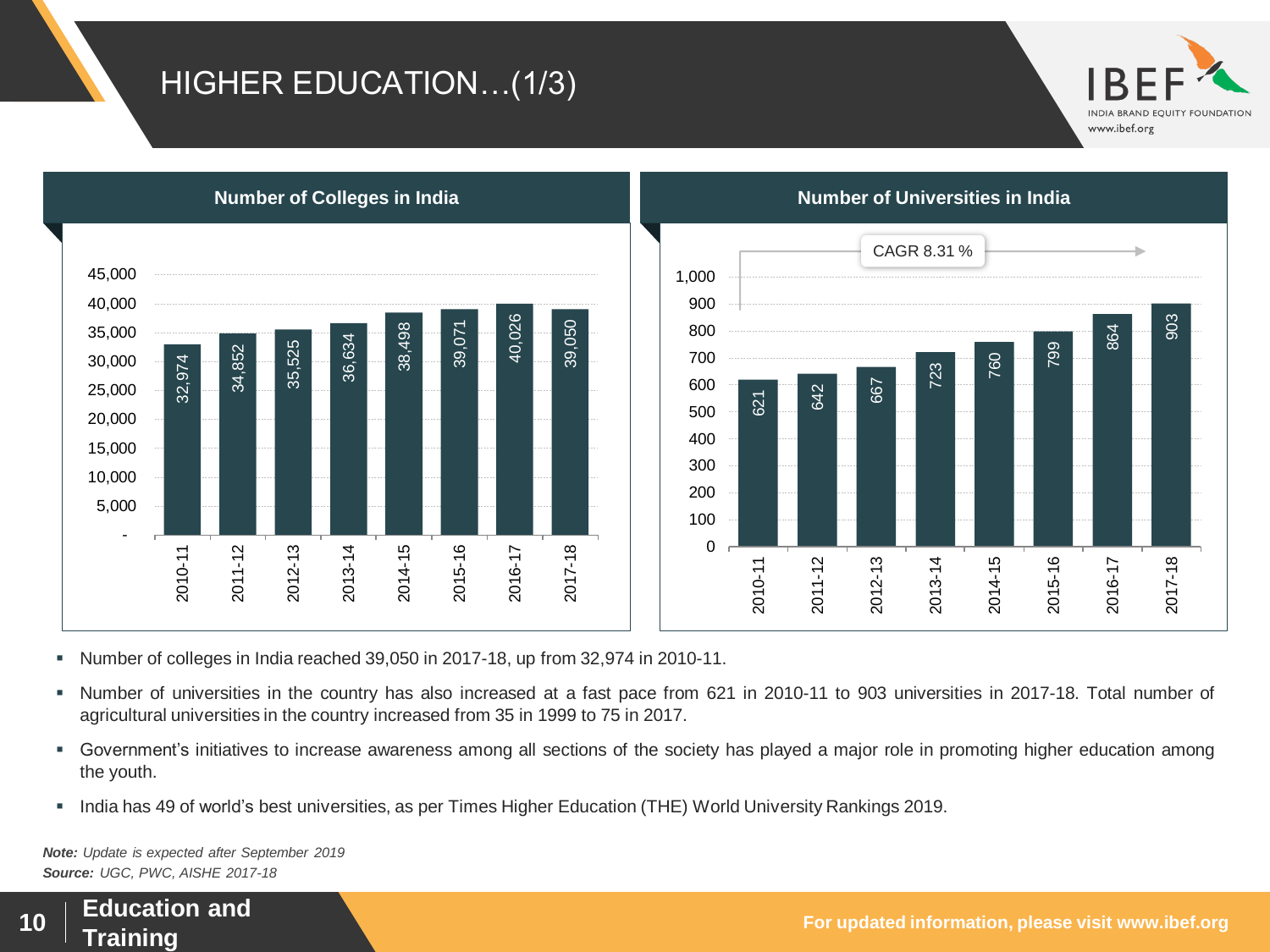#### HIGHER EDUCATION…(2/3)





- India has the world's largest higher education system and it ranks second in terms of student enrolment in higher education. India had 36.64 million students enrolled in higher education in 2017-18.
- Gross Enrolment Ratio in higher education reached 25.8 per cent in 2017-18.
- Online higher education may prove to be a good alternative and is expected to grow at 41 per cent CAGR between 2016-2021.
- Government is targeting Gross Enrolment Ratio (GER) of 30 per cent for higher education by 2020.
- Central Government has increased the research fellowship of Ph.D. students and other research personnel enrolled in any area of science and technology with effect from January 1, 2019.

*Source: UGC, AISHE 2017-18; US Department of Education Note: Update is expected after September 2019*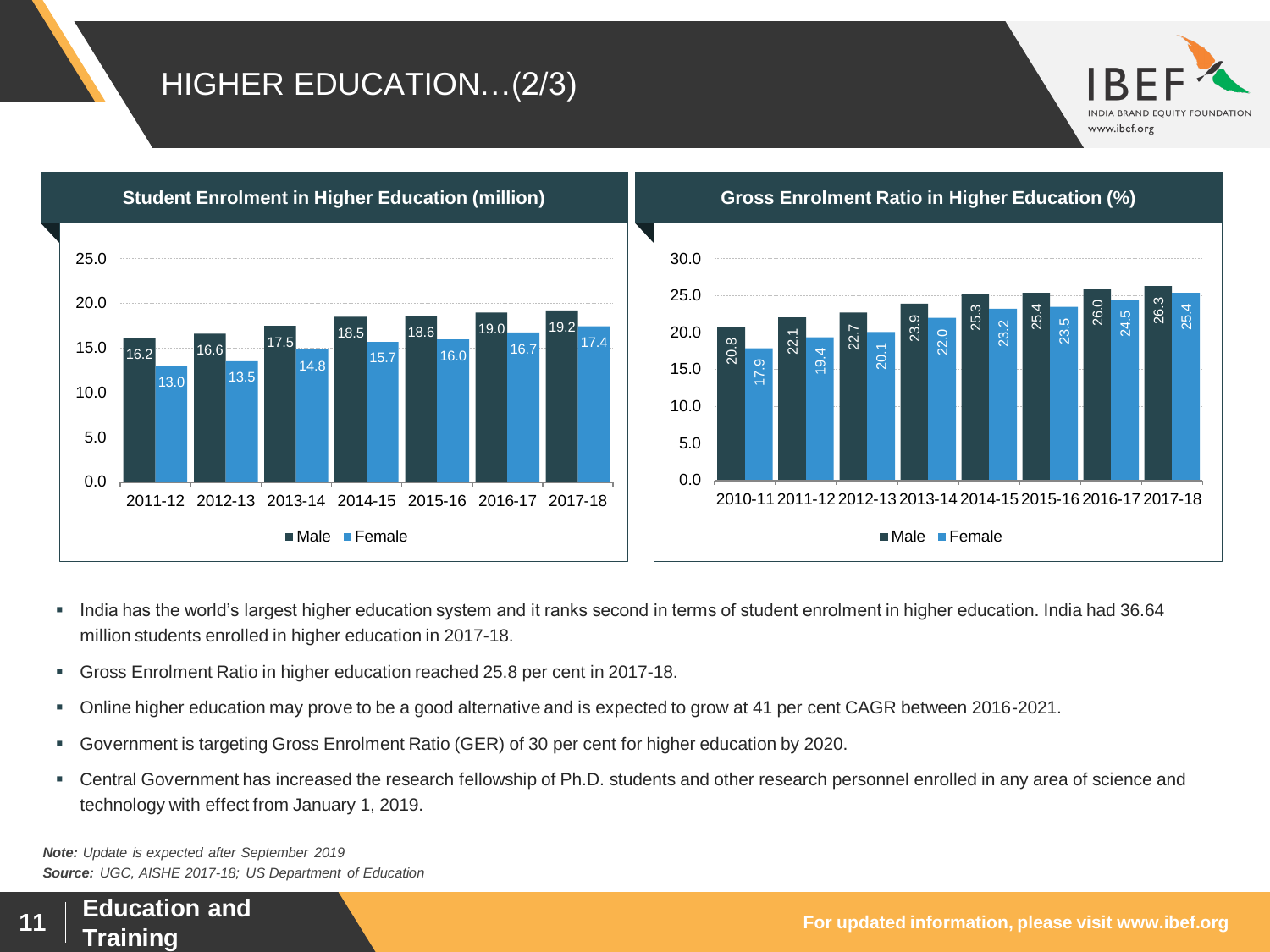#### HIGHER EDUCATION…(3/3)





- There has been a significant increase in the share of the state private universities as part of total universities. In 2017-18, 29.71 per cent of universities in the state were state private universities and 9.07 per cent were private deemed universities.
- There were 262 state private universities and 80 private deemed to be universities in India in 2017-18.
- University Grants Commission (UGC) has given an amount of Rs 82.35 crore (US\$ 11.41 million) to 819 projects under the Major Research Project Scheme from 2016-17 to 2018-19 (up to December 2018).

*Source: AISHE 2017-18 Note: Update is expected after September 2019*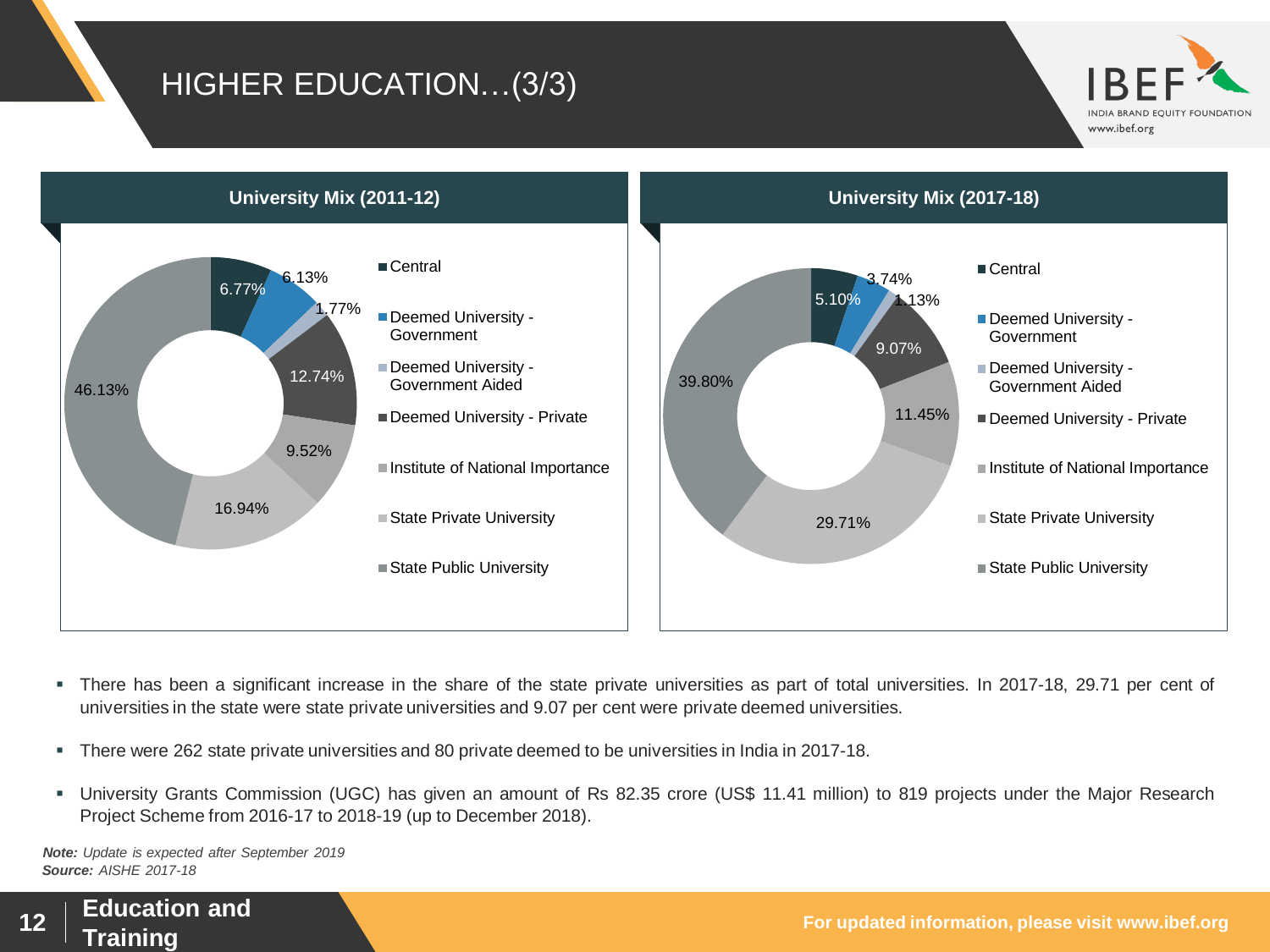

Training and

## RECENT TRENDS AND STRATEGIES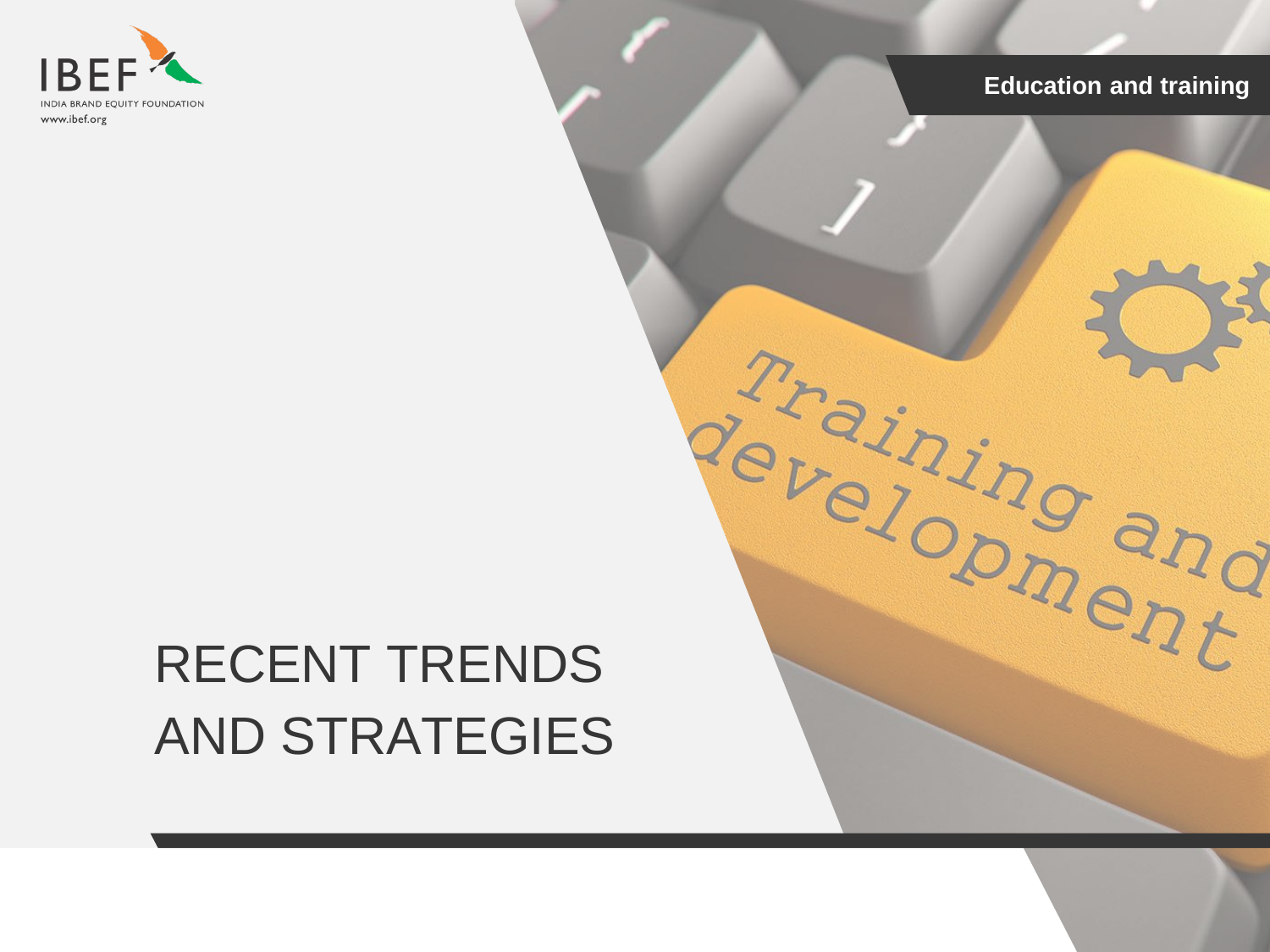#### NOTABLE TRENDS IN THE K-12 SEGMENT



| Private schools adopting<br>franchise models           | Various operating models like a mix of franchisee and owned-schools are being used by the private players to<br>٠<br>ensure their economic viability                                                                                                                                                                                                                                                                                                                                                                                                                                                                                                                                                                                                                                         |
|--------------------------------------------------------|----------------------------------------------------------------------------------------------------------------------------------------------------------------------------------------------------------------------------------------------------------------------------------------------------------------------------------------------------------------------------------------------------------------------------------------------------------------------------------------------------------------------------------------------------------------------------------------------------------------------------------------------------------------------------------------------------------------------------------------------------------------------------------------------|
| <b>Emergence of</b><br>international school<br>segment | With increasing awareness, private Indian players are collaborating with international brands to provide<br>ш<br>international standard quality education                                                                                                                                                                                                                                                                                                                                                                                                                                                                                                                                                                                                                                    |
| Increasing use of<br>technology                        | • Schools are investing in information and multimedia education technologies to provide better education to<br>students.<br>Byju's has more than 400,000 students are using the app currently, ranging from K-12 students to students<br>preparing for competitive exams. In January 2019, the company acquired US based learning platform Osmo<br>for US\$ 120 million to drive its plans of international expansion.<br>Market size of digital publishing for education sector in India has increased at a CAGR of 5.29 per cent year-<br>٠<br>on-year to US\$ 356 million in 2017 from US\$ 305 million in 2014.<br>As of March 2019, the Government of India is taking the initiative to encourage colleges to offer online<br>п.<br>courses in rural areas to ensure education for all. |
| <b>Key Challenges</b>                                  | Enrolment rate across the senior classes is quite low, while the girls dropout rate have witnessed increase in<br>ш<br>comparison to that of boys in the primary and secondary levels.                                                                                                                                                                                                                                                                                                                                                                                                                                                                                                                                                                                                       |

*Source: Ministry of Human Resource Development, KPMG, UGC*

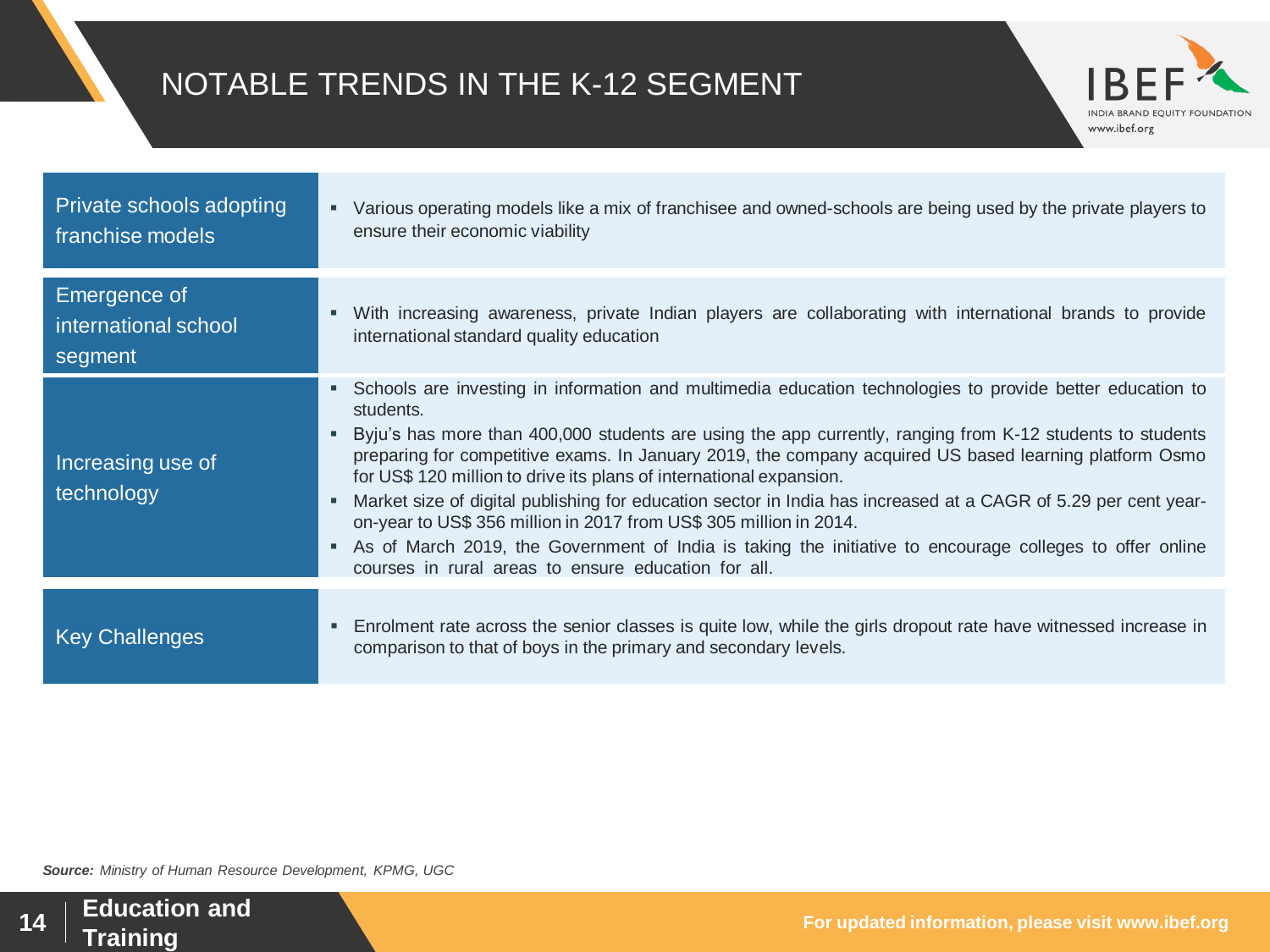#### NOTABLE TRENDS IN THE HIGHER EDUCATION SEGMENT



| Specialised degrees<br>gaining popularity | • With more and more students opting for industry focused qualifications, the demand for specialised degrees<br>is picking up.<br>Most of the universities are offering MBA / Technical degrees with focus on specific sectors.<br>٠                                                                                                                                                                                                                                                                                                                                                                                                                                                                                                                                                                                                                                                                                                                                                                                                                                                                                                                                                                                                                                                                                |
|-------------------------------------------|---------------------------------------------------------------------------------------------------------------------------------------------------------------------------------------------------------------------------------------------------------------------------------------------------------------------------------------------------------------------------------------------------------------------------------------------------------------------------------------------------------------------------------------------------------------------------------------------------------------------------------------------------------------------------------------------------------------------------------------------------------------------------------------------------------------------------------------------------------------------------------------------------------------------------------------------------------------------------------------------------------------------------------------------------------------------------------------------------------------------------------------------------------------------------------------------------------------------------------------------------------------------------------------------------------------------|
| Multi campus model<br>gaining popularity  | Many private institutions are adopting multi city campus model to scale up their operations and expand in the<br>٠<br>untapped market of tier 2 and tier 3 cities.                                                                                                                                                                                                                                                                                                                                                                                                                                                                                                                                                                                                                                                                                                                                                                                                                                                                                                                                                                                                                                                                                                                                                  |
| International<br>collaborations           | In order to meet the need of today's demanding students who seek international exposure, many Indian<br>٠<br>universities and colleges have entered into joint venture agreements with international universities to provide<br>world class education.<br>In January 2019, US universities visited India for the first US-India Knowledge Exchange (USIKE) and<br>interacted with institutions and government representatives to encourage collaborative research and<br>innovation in various fields between the two countries.<br>In April 2018, Government of India and France signed an agreement to facilitate Mutual Recognition of<br>٠<br>Academic Qualifications between the two countries.<br>Microsoft India hosted first 'Education Day 2018' event in India on December 04-05, 2018. It was a two day<br>٠<br>event where students and over 220 educators came together to showcase their work and innovations.<br>As of March 2019, the Government of India accepted seven research proposals under Scheme for Promotion<br>of Academic and Research Collaboration (SPARC). The SPARC grants will help IIT Mandi to collaborate with<br>international universities located in US, France, Germany, UK and Taiwan to undertake joint research work<br>and to offer short term courses to the students. |

*Source: KPMG, UGC, News sources Note: Information as per latest available data*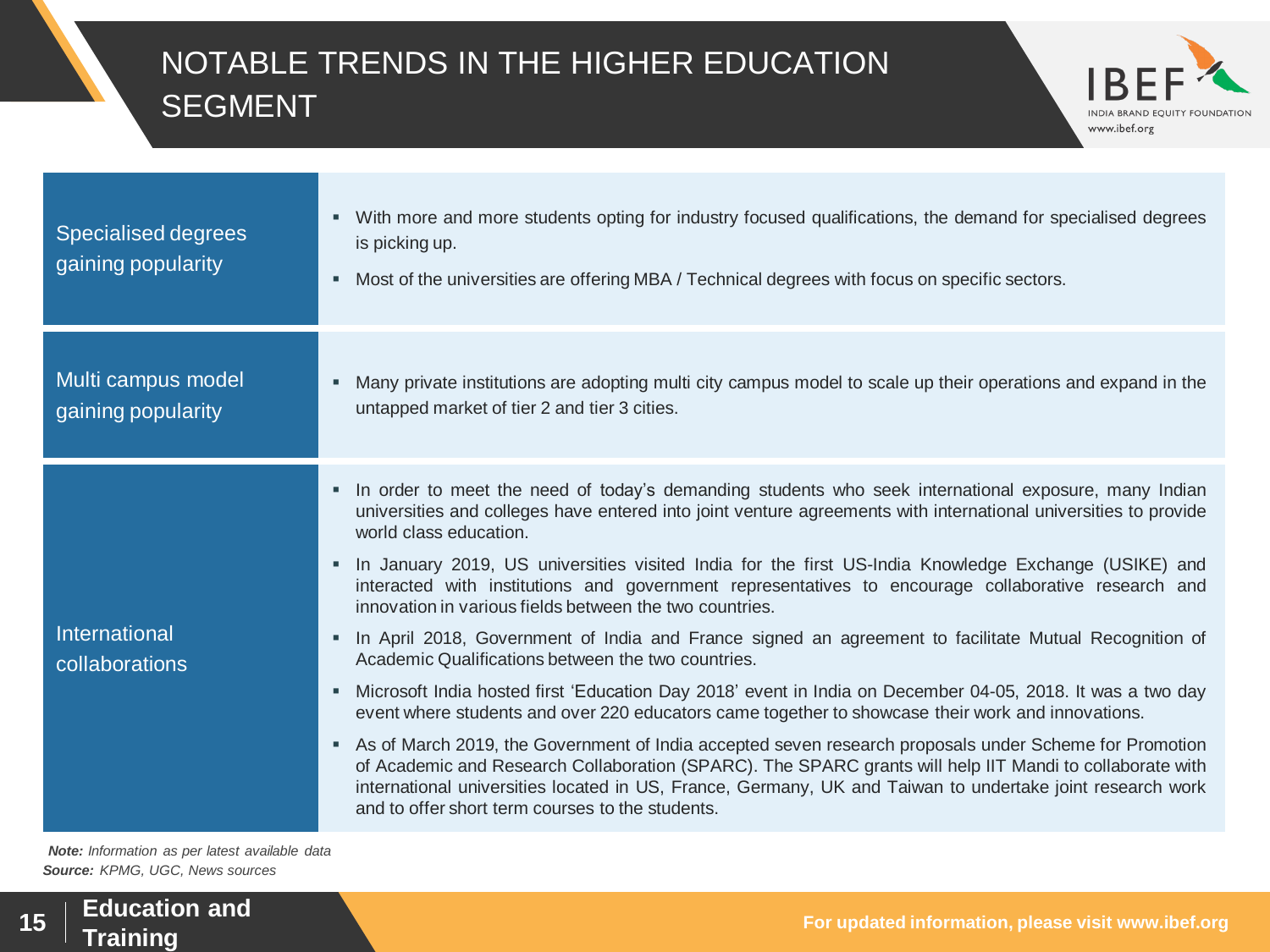#### NOTABLE TRENDS IN THE VOCATIONAL TRAINING SEGMENT



| Increasing interest from<br>PE/ VC firms | Private equity players have become bullish on the fast growing education sector including vocational and<br>supplementary training.<br>Indian education sector witnessed 18 merger and acquisition deals worth US\$49 million in 2017.<br>п<br>Xseed Education Pte Ltd, a Singapore-based education company, acquired Report Bee, an education<br>٠<br>technology firm for an undisclosed amount.                                                                                                                                                           |
|------------------------------------------|-------------------------------------------------------------------------------------------------------------------------------------------------------------------------------------------------------------------------------------------------------------------------------------------------------------------------------------------------------------------------------------------------------------------------------------------------------------------------------------------------------------------------------------------------------------|
| Online channel gaining<br>momentum       | With rising internet penetration in India, vocational training companies are selecting the online channel to<br>ш<br>offer courses and increase their national reach.<br>Udemy, US-based online learning marketplace, has entered India with an employee hub at Haryana.<br>٠                                                                                                                                                                                                                                                                               |
| Corporate partnerships                   | In a recent trend, vocational training companies have entered into agreements with corporate houses to train<br>their existing employees with the required skill sets<br>Also through corporate partnerships, vocational training companies are training college pass-outs with both<br>٠<br>soft and hard skills required by their corporate partners.<br>In April 2018, National Programme on Technology Enhanced Learning (NPTEL) and Internshala signed an<br>Memorandum of Understanding (MoU) to provide internships in over 1,800 colleges in India. |
| Investment in online<br>learning         | In March 2019, Byju's raised US\$ 25 million in a new round of funding, making it the fourth most valuable<br>start-up in India valued at US\$ 5.4 billion.<br>In July 2018, Unacademy raised US\$ 21 million from its existing investors, taking its total funding to US\$ 38.6<br>п<br>million.<br>In January 2019, Eruditus, a educational technology (edtech) and education programme provider company<br>٠<br>raised US\$ 40 million in series C funding from Sequoia India.                                                                           |

*Source: KPMG, Ministry of HRD, KAIZEN, News Sources*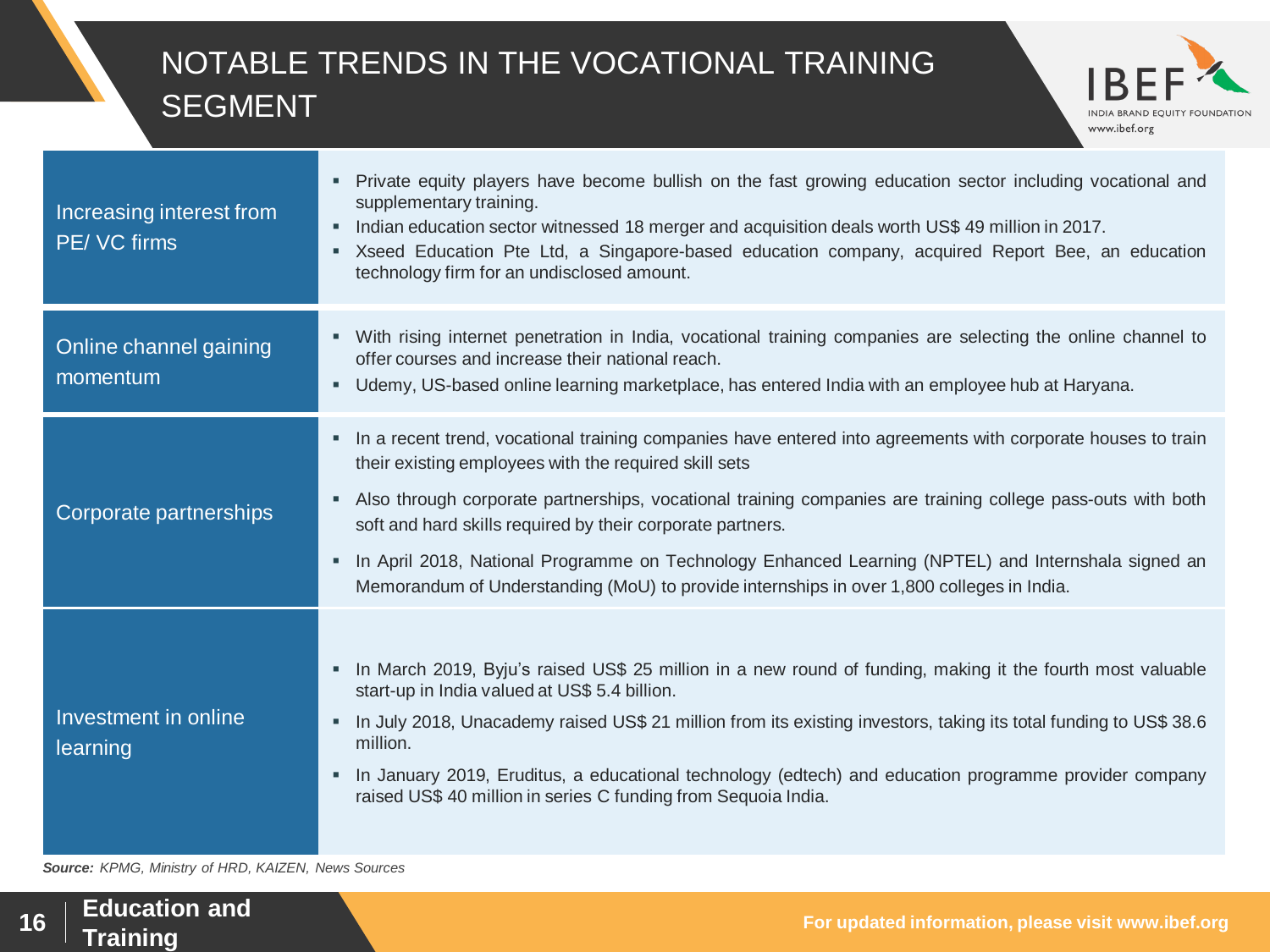#### STRATEGIES ADOPTED



#### **Providing online and supplemental solutions**

- E-learning platforms are widening the scope of education and changing the Indian education landscape.
- As the Indian education industry opens up to new innovative ways of learning, Educomp has decided to explore this opportunity by offering its various online and supplemental solutions to help institutions to leverage the most of technology
- Dish TV has added 32 educational channels of Ministry of Human Resource Development to its platform.
- Plastic Water Labs is building virtual reality platform to help students understand science and mathematics better.

#### **Offering Scholarships Contract Scholarships Joint Ventures**

- **In 2017, NIIT launched India' Nxt** Tech Star movement to mentor students across India in building applications for the next generation.
- **EU-funded scholarships to Indian** students increased 15 per cent in 2017. India is also the largest beneficiary of Erasmus Funding for higher education outside of European countries.
- **In January 2019, HP Inc. India** came up with ''HP Udaan Scholarship' to support more than 1300 students belonging to low income families. To promote education, about 50 per cent is secured for girls.
- The Government of Manipur introduced a scholarship worth Rs 1 crore (US\$ 138,600.14) for civil services aspirants.

- **Domestic service providers have** formed joint venture with foreign players. For example Educomp has formed joint venture with Raffles to form Raffles Millennium International Colleges which offer courses in fashion design, fashion marketing, interior design, product design and graphic design, jewellery design
- **Indian institutions are open to establish** strategic alliances with Australian institutions, as the country is the preferred destination for Indian students seeking quality foreign education.
- **Medvarsity partners with Lecturio.com** to provide enhanced technology based healthcare learning for medical students. The aim is to provide better learning opportunity.

*Source: Company Websites, News Sources*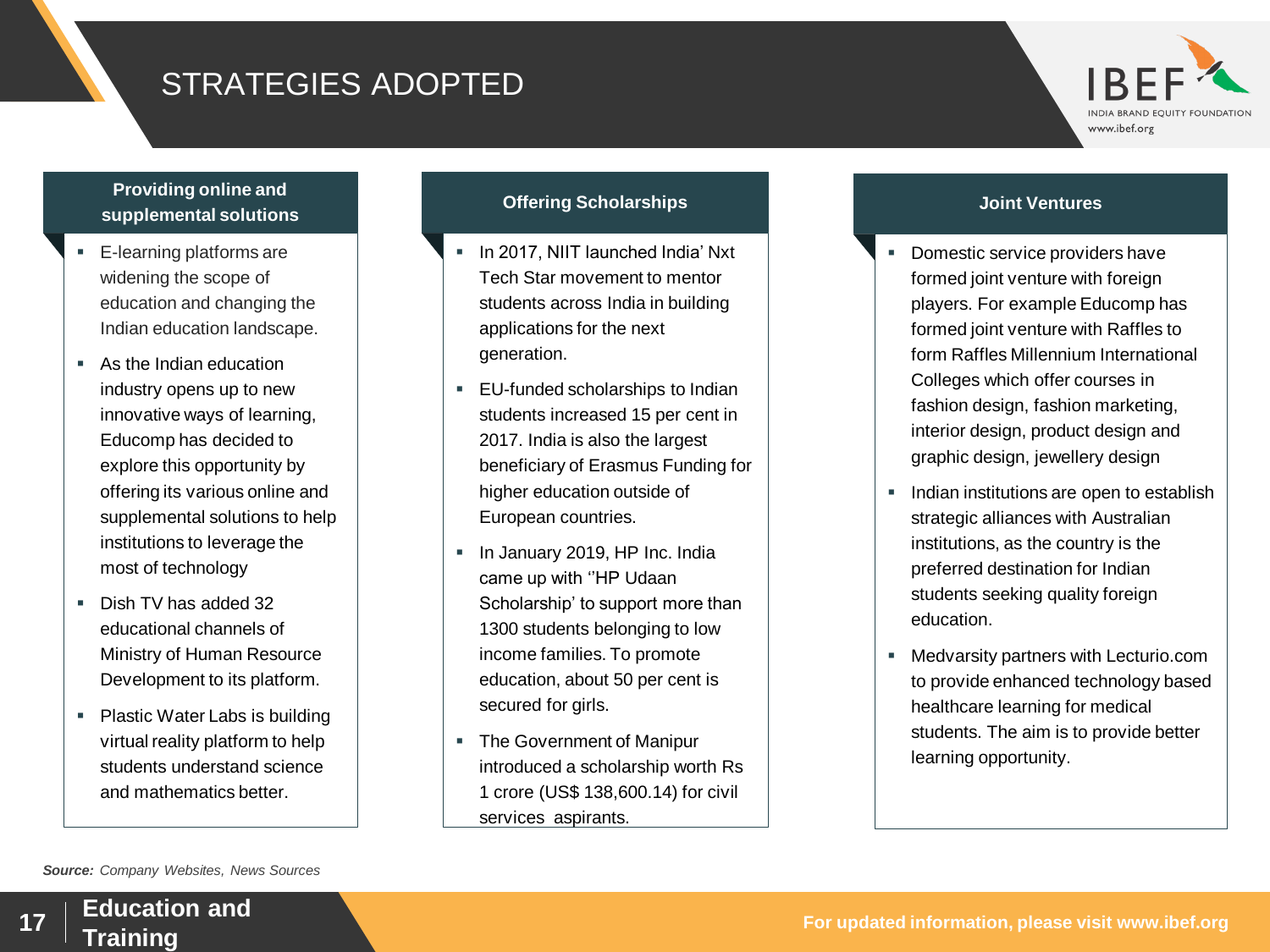

# GROWTH DRIVERS AND OPPORTUNITIES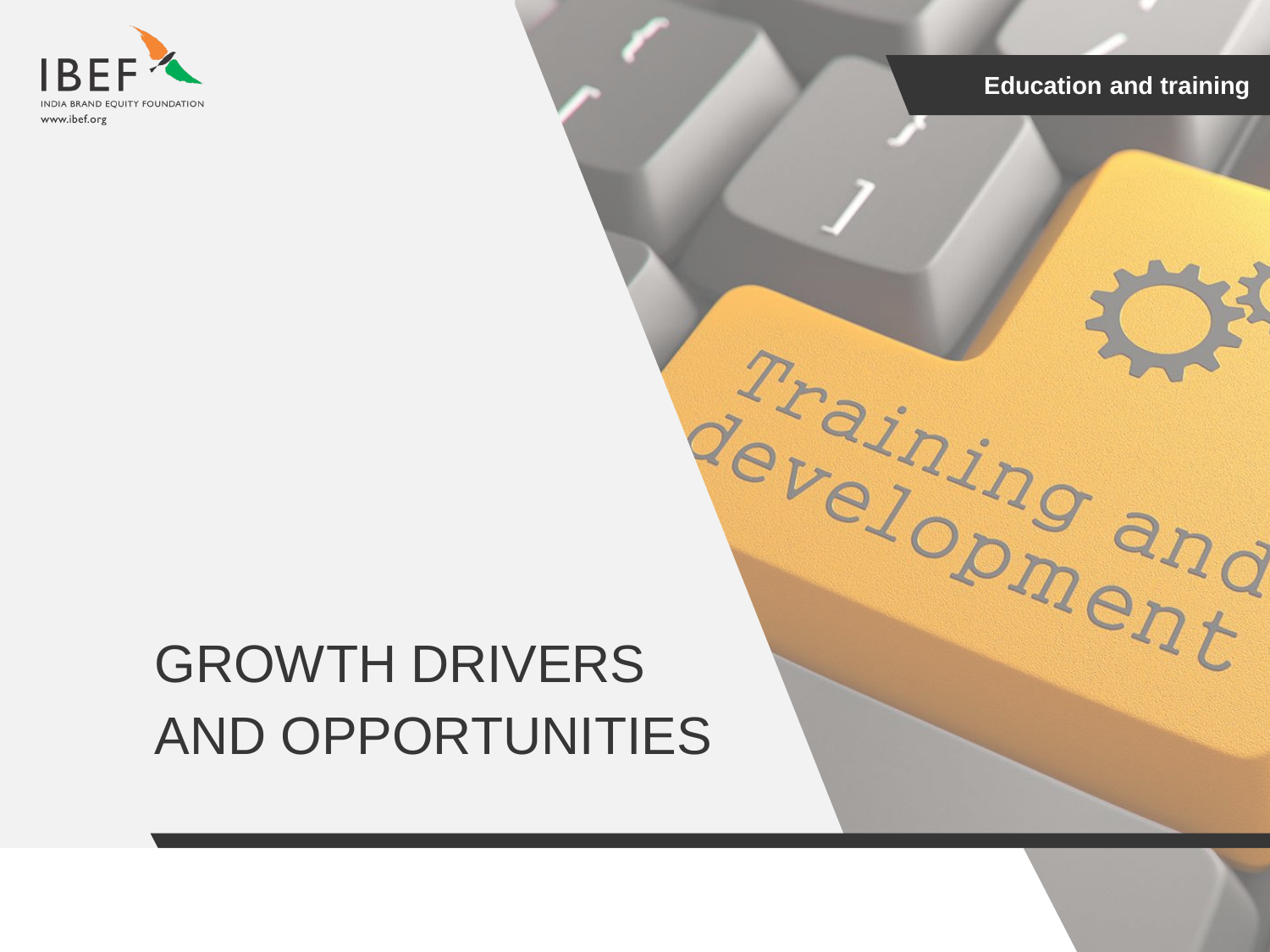#### GROWTH DRIVERS

Increasing disposable incomes and willingness of people to spend on education is a key driver for the Indian education industry



*Source: Netscribes and CLSA KPMG, TechSci Research*

www.ibef.org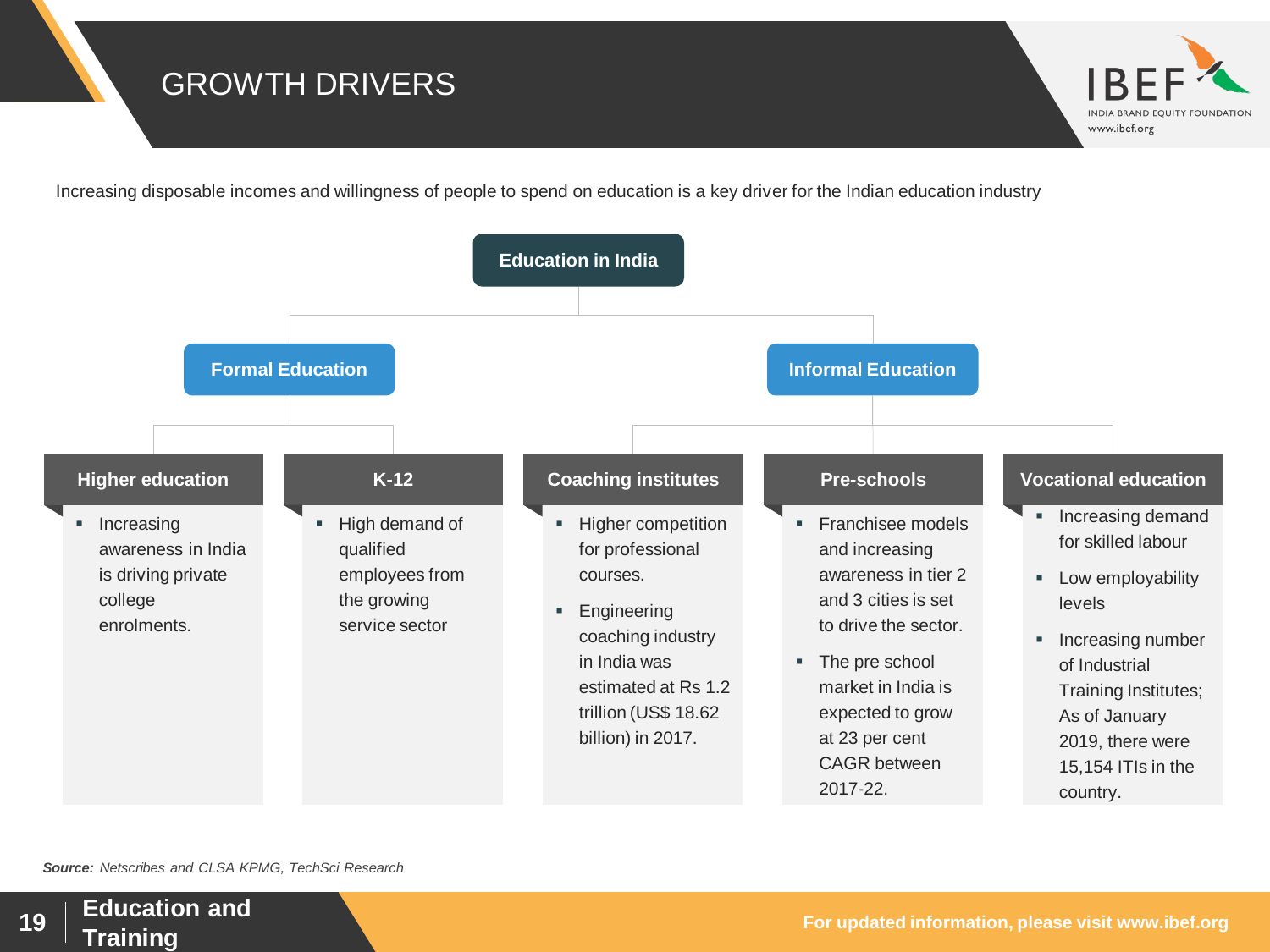#### **OPPORTUNITIES**



#### **Investments in Education Immense Growth potential Community Construction Community Community Community Community**

- 100 per cent FDI (automatic route) is allowed in the Indian education sector.
- An estimated investment of ~US\$ 200 billion is required to achieve the government's target of 30 per cent GER for the education sector by 2020.
- The government also promotes Public Private Partnership (PPP) and tax concessions to encourage foreign players in the industry.
- There is a large opportunity for financial institutions in the sector. Outstanding education loans in the country reached Rs 72,839 crore (US\$ 11.30 billion) in 2017-18.
- As on February 2019, President of India, announced the Government is setting up seven IITs, seven IIMs, one NIT, four NIDs, 14 IIITs and 5,000 Atal Tinkering Labs to improve the education standard.

- **India has the world's largest** population of about 500 million in the age bracket of 5-24 years and this provides a great opportunity for the education sector.
- The Indian education sector is set for strong growth, buoyed by a strong demand for quality education.
- The education industry in India is estimated to reach US\$ 144 billion by 2020 from US\$ 97.8 billion in 2016

- The continued focus of the Government of India towards liberalising the Education sector, is reflected by the proposed introduction of trend setting bills such as the Foreign Educational Institutions (Regulation of Entry and Operations) Bill, 2010 and the Educational Tribunals Bill, 2010.
- The Department of School Education and Literacy has launched Samagra Shiksha programme with effect from 2018-19 for the school education sector extending from pre- school to class 12th providing quality education at all levels.
- In December 2018, the Government of India published that 3.43 million candidates had enrolled in the Pradhan Mantri Kaushal Vikas Yojana (PMKVY) 2016-20 scheme. Up to January 24 ,2019, as many as 2.53 million candidates were trained under the scheme's Short Term Training (STT).
- 'Mentor India' campaign launched by Niti Aayog in August 2017.
- World Bank aided SANKALP and STRIVE schemes were approved in October 2017 in order to boost Skill India Mission. Skill India program me has benefitted more than one crore (10 million) youth annually.
- **Education sector in India remains to be a strategic** priority of the government. Skill India Mission 2015 aims at skilling around 400 million youths in the country by 2022.

*Source: Technopak, India Ratings and Research, PricewaterhouseCoopers, Deloitte, Technopak , PTI, Government of India, News Sources*

**Training <sup>20</sup>**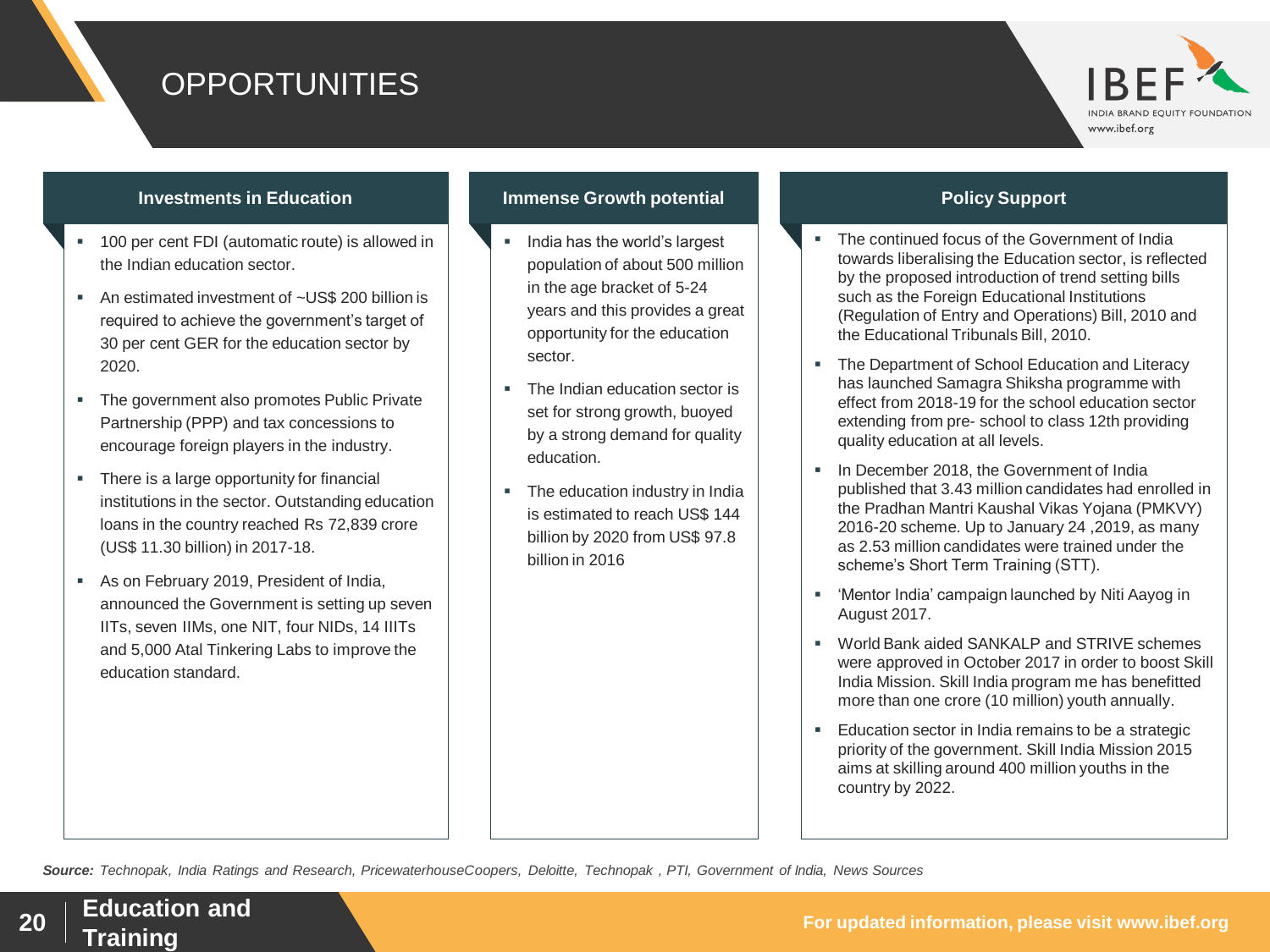#### **OPPORTUNITIES**



- Setting up of formal educational institutes under the PPP mode and enlarging the existing ones .
- In the case of PPP the Government is considering different models like the basic infrastructure model, outsourcing model, equity/hybrid model and reverse outsourcing model.

- More opportunities for the private and foreign sector involve twinning arrangements/academic and financial partnership with Indian institutions, rendering infrastructure services including development, IT and development of course content.
- **Future opportunity of setting up campuses** of foreign universities in India.
- The Michael and Susan Dell Foundation announced an investment of US\$ 100,074 in Shiksha Financial Services India Pvt Ltd and provide loans to private schools.
- A US\$ 10 million Development Impact Bond has been started by the British Asian Trust to provide education to marginalised children in India.

#### **Public Private Partnership (PPP) Opportunities for Foreign Investors Opportunities for Innovative Services**

- With the tutoring in the schooling segment expected to grow from US\$ 8 billion in 2011 to US\$ 26 billion in 2020, there lies a large and fast growing market for coaching and tutoring services imparted through innovative means, mainly the internet.
- RISE INDIA, aims at training 100,000 drivers over a period of 3 years, impart training to 2.5 lakh drivers, in the next 7 years.
- Reliance Jio has submitted a proposal to connect around 38,000 colleges and provide free Wi-Fi access to 30 million college students across the country.

*Notes: PPP - Public Private Partnership*

*Source: Technopak, India Ratings and Research, UGC Report on "Inclusive and Qualitative expansion of Higher Education", PricewaterhouseCoopers , Deloitte, Livemint*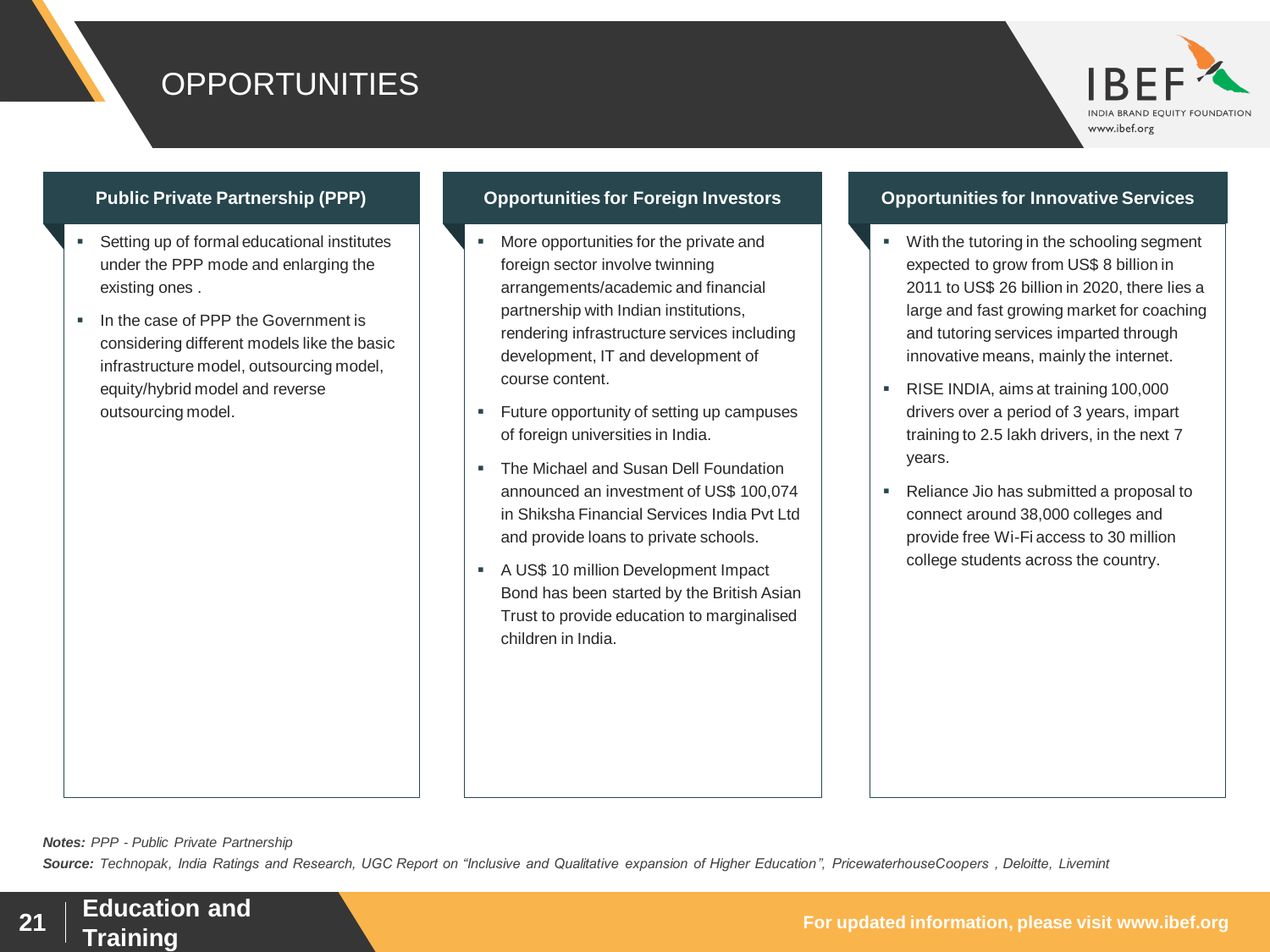

Training and

## KEY POLICIES AND INITIATIVES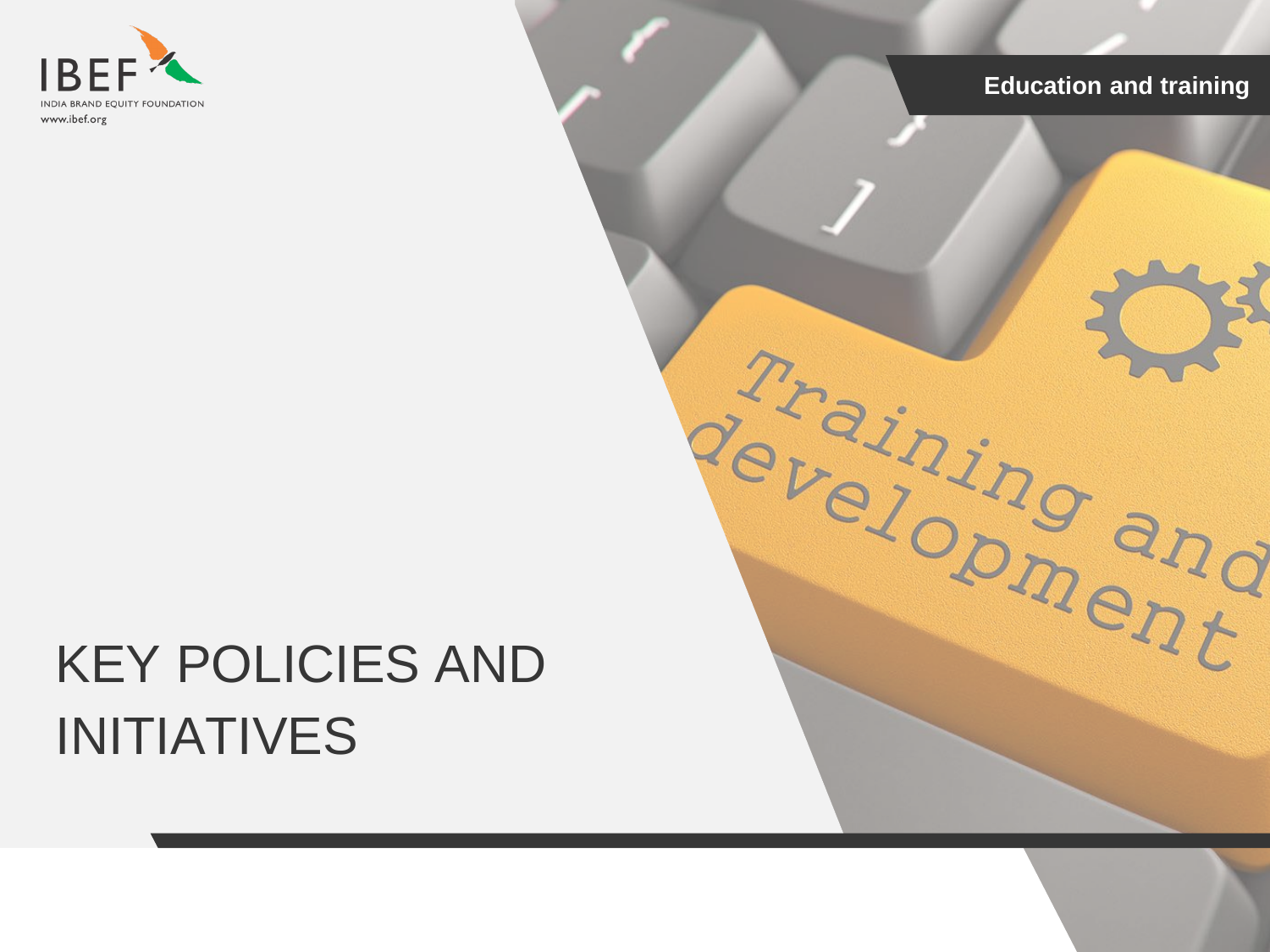#### KEY POLICIES AND INITIATIVES…(1/2)



| <b>Interim Budget</b><br>2019-20                                      | The Government has hiked the expenditure budget for education by Rs 10,000 crore (US\$ 1.39 billion) to Rs<br>٠<br>93,848 crore (US\$ 13.00 billion).                                                                                                                                                                                                                                                                                                                                                                                                                                                                                          |
|-----------------------------------------------------------------------|------------------------------------------------------------------------------------------------------------------------------------------------------------------------------------------------------------------------------------------------------------------------------------------------------------------------------------------------------------------------------------------------------------------------------------------------------------------------------------------------------------------------------------------------------------------------------------------------------------------------------------------------|
| <b>National Education</b><br>Policy                                   | The new National Education Policy (NEP) considers education as an utmost important parameter in the country.<br>٠<br>The NEP majorly focuses on quality of education as well as innovation and research in the sector. In November<br>2018, the National Education Policy Framework 2018 was launched. According to Mr Prakash Javadekar, Minister<br>of Human Resource Development, Government of India, New National Education Policy draft is ready and would<br>be given to the central government.                                                                                                                                        |
| <b>UGC (Online Courses)</b><br>Regulations, 2018                      | In a landmark reform, higher educational institutions in the country have been allowed Certificate, Diploma and<br>٠<br>Degree Programmes in online mode under the University Grants Commission (Online Courses) Regulations, 2018                                                                                                                                                                                                                                                                                                                                                                                                             |
| <b>Technical Education</b><br><b>Quality Improvement</b><br>Programme | . The programme was started in April 2017 with funding from the World Bank to improve quality of technical<br>education in 19 states of India and would run for three years.                                                                                                                                                                                                                                                                                                                                                                                                                                                                   |
| <b>Atal Innovation</b><br><b>Mission (AIM)</b>                        | With an aim of promoting innovation and entreprenuership among secondary school students in the country NITI<br>٠<br>Aayog, Government of India has launched the Atal Innovation Mission (AIM)<br>In June 2018, 3,000 additional Atal Tinkering Labs were approved, taking the total number of labs to 5,441.<br>٠<br>In August 2018, Innovation Cell and Atal Ranking of Institutions on Innovation Achievements (ARIIA) was launched<br>п<br>to assess innovation efforts and encourage a healthy competition among higher educational institutions in the<br>country.<br>The Government of india plans to install 10,000 ATLs by 2020.<br>٠ |
| Rastriya Yuva<br>Sashaktikaran<br><b>Karyakram Scheme</b>             | The Government of India has approved continuation of Rastriya Yuva Sashaktikaran Karyakram Scheme for the<br>٠<br>Period 2017-18 to 2019-20 with a budget of Rs 1,160 crores (US\$ 1.60 billion).                                                                                                                                                                                                                                                                                                                                                                                                                                              |

*Notes: NEP – National Education Policy, Government of India, News sources*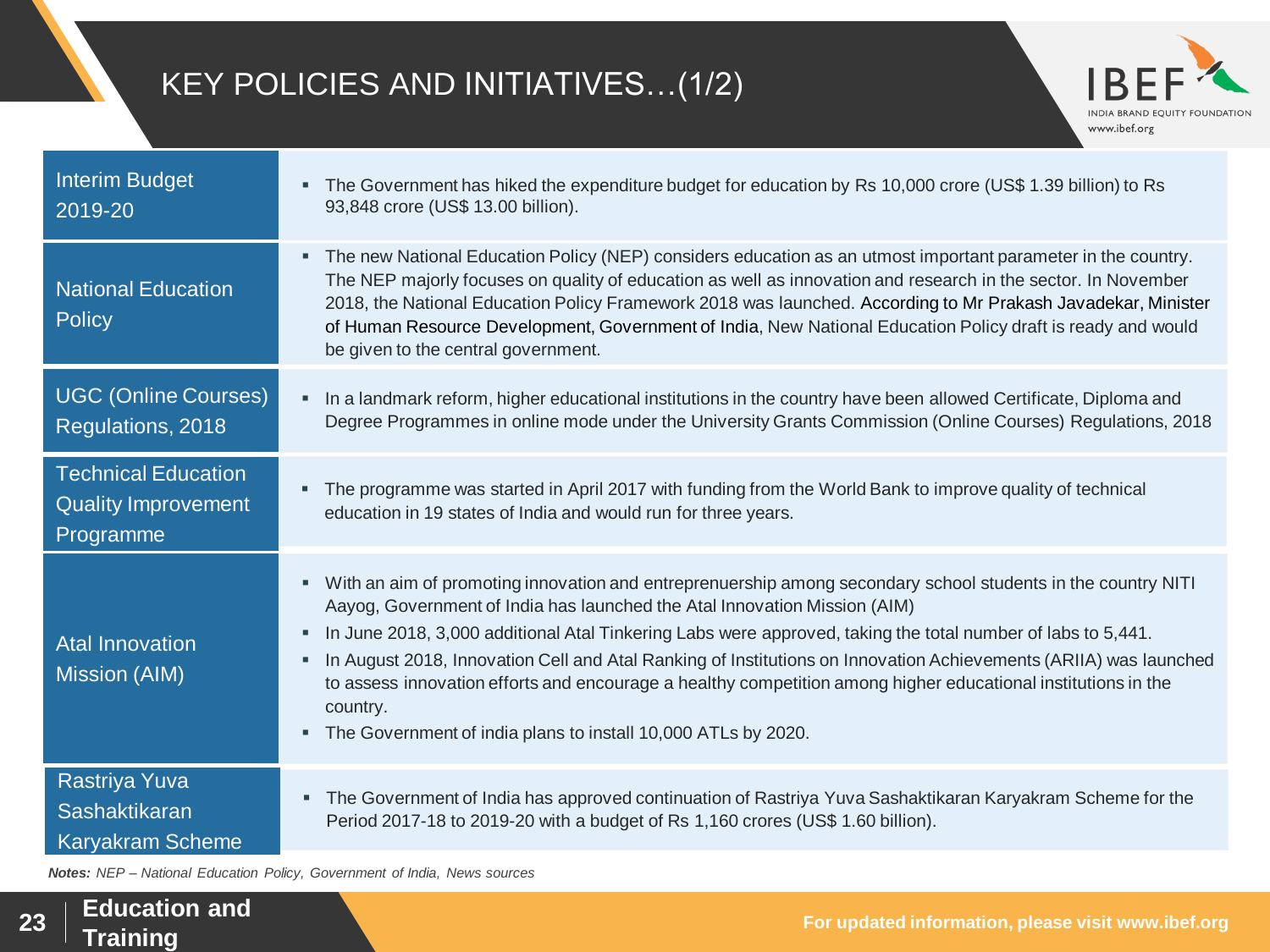#### KEY POLICIES AND INITIATIVES…(2/2)



| <b>Unnat Bharat</b><br>Abhiyan                                                    | In August 2018, Government of India launched the second phase of 'Unnat Bharat Abhiyan' which aims to link higher<br>٠<br>educational institutions in the country with at least five villages. The scheme covers 750 such institutions.                                                                                       |
|-----------------------------------------------------------------------------------|-------------------------------------------------------------------------------------------------------------------------------------------------------------------------------------------------------------------------------------------------------------------------------------------------------------------------------|
| Performance<br><b>Grading Index</b>                                               | As of August 2018, Ministry of Human Resource Development, Government of India is developing a Performance<br>٠<br>Grading Index based on 70 indicators in order to boost education in all states and union territories of India.                                                                                             |
| <b>Pradhan Mantri</b><br><b>Gramin Digital</b><br>Saksharta Abhiyan<br>(PMGDISHA) | The scheme was approved in February 2017, with the aim of providing digital literacy to 60 million rural households<br>٠<br>in the country by March 2019<br>As of January 2018, more than 10 million candidates had been trained under the scheme.<br>٠                                                                       |
| <b>Prime Minister's</b><br><b>Research</b><br><b>Fellowship Scheme</b>            | The scheme was approved in February 2018 under the Union Budget 2017-18, with the aim of improving the quality<br>٠<br>of research in the country by attracting the best talent.<br>The scheme has been approved for a period of seven years beginning from 2018-19 at a cost of Rs 1,650 crore (US\$<br>٠<br>254.9 million). |
| <b>Ek Bharat</b><br><b>Shreshtha Bharat</b>                                       | In March 2018, Ek Bharat Shreshtha Bharat (EBSB) was launched by Ministry of Human Resource Development,<br>٠<br>Government of India with the objective of promoting national integration through engagement between states, union<br>territories, central ministries, educational institutions and general public.           |

*Source: Government of India, News Sources*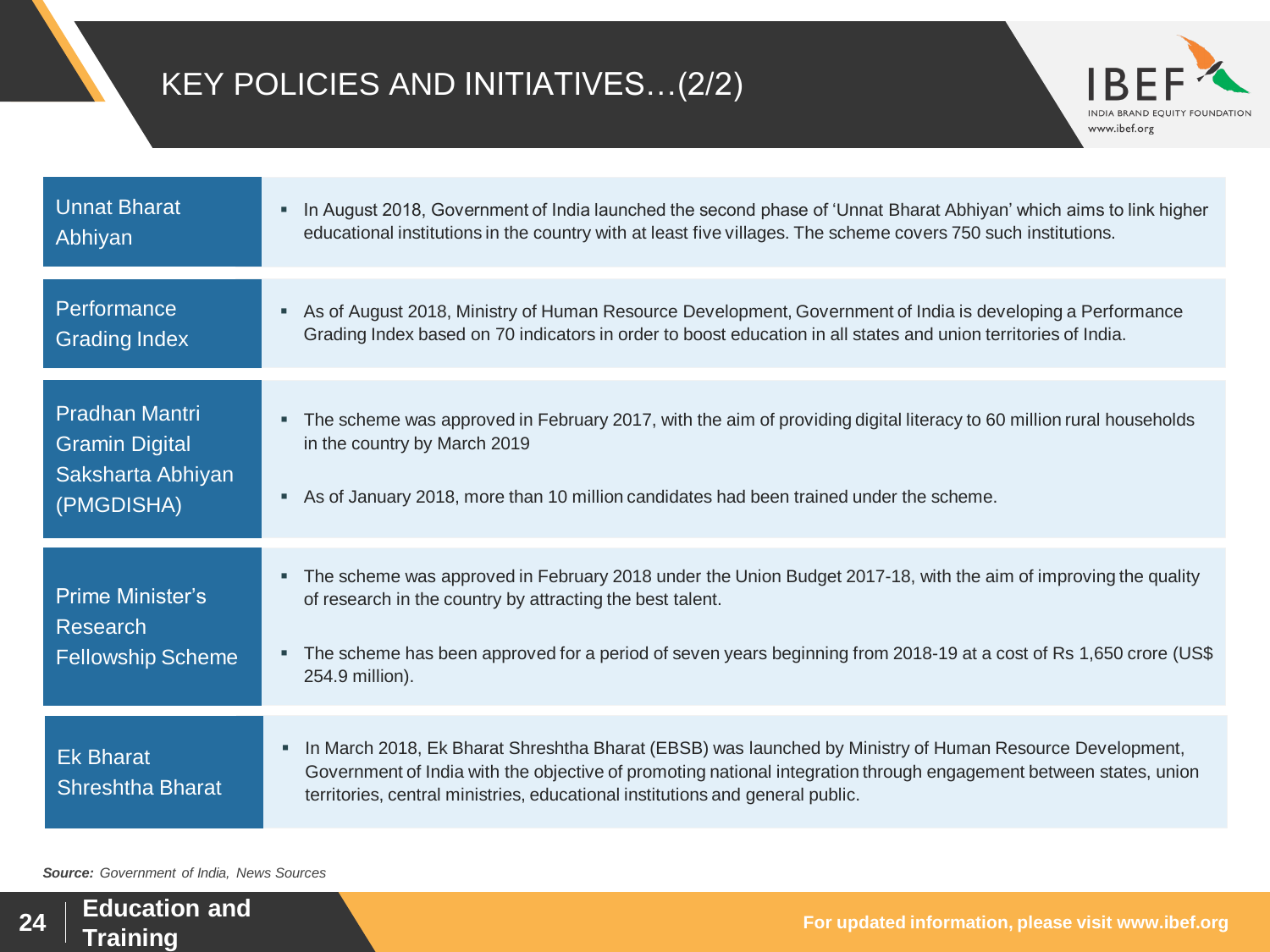#### RISING INVESTMENTS



- Private investments in the Indian education sector have increased manifold over the past two decades.
- **Indian education sector witnessed 18 merger and acquisition deals** worth US\$ 49 million in 2017. In the first half of 2018, education sector witnessed 20 private equity deals.
- As of June 2018, the Ministry of Human Resource Development, Government of India is also planning to raise around Rs 1 trillion (US\$ 15.52 billion) from private companies and high net worth individuals to finance improvement of education infrastructure in the country. The funds will be mobilised by the Higher Education Funding Agency (HEFA).
- In July 2018, a capital base of Rs 10,000 crore (US\$ 1.49 billion) was approved for the Higher Education Funding Agency (HEFA).
- Of all the startups in India, 3,500 are catering to the education space. These startups received close to US\$ 700 million funding in 2018.
- Byju's raised Rs 80 crore (US\$ 1.11 million) from two main investors General Atlantic and Tencent.
- **In March 2019, Byju's raised US\$ 25 million in a new round of** funding and making it the fourth most valuable start-up in India valued at US\$ 5.4 billion.



*Source: HRD Ministry, EY*

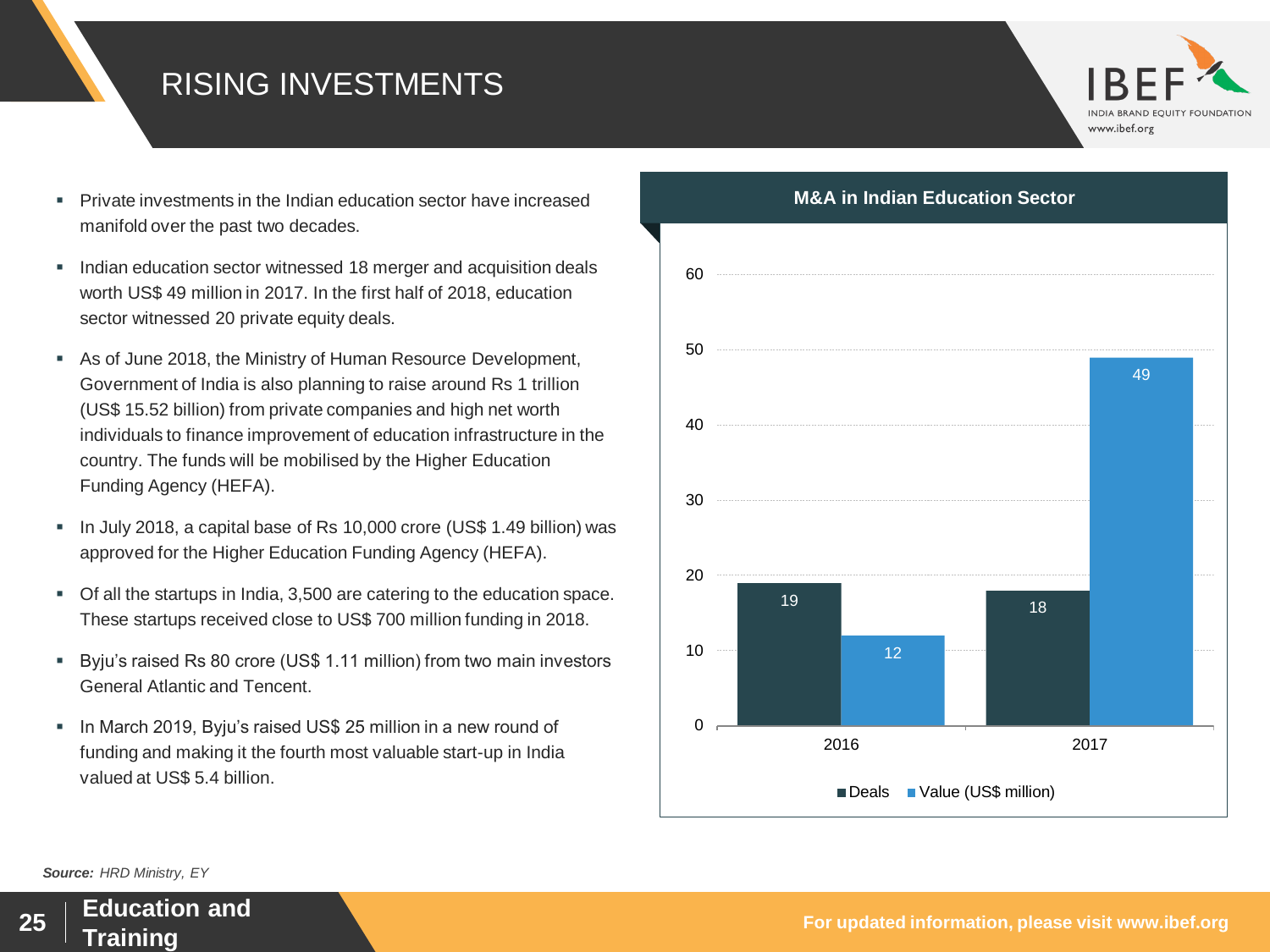

Training and

# KEY INDUSTRY **ORGANISATIONS**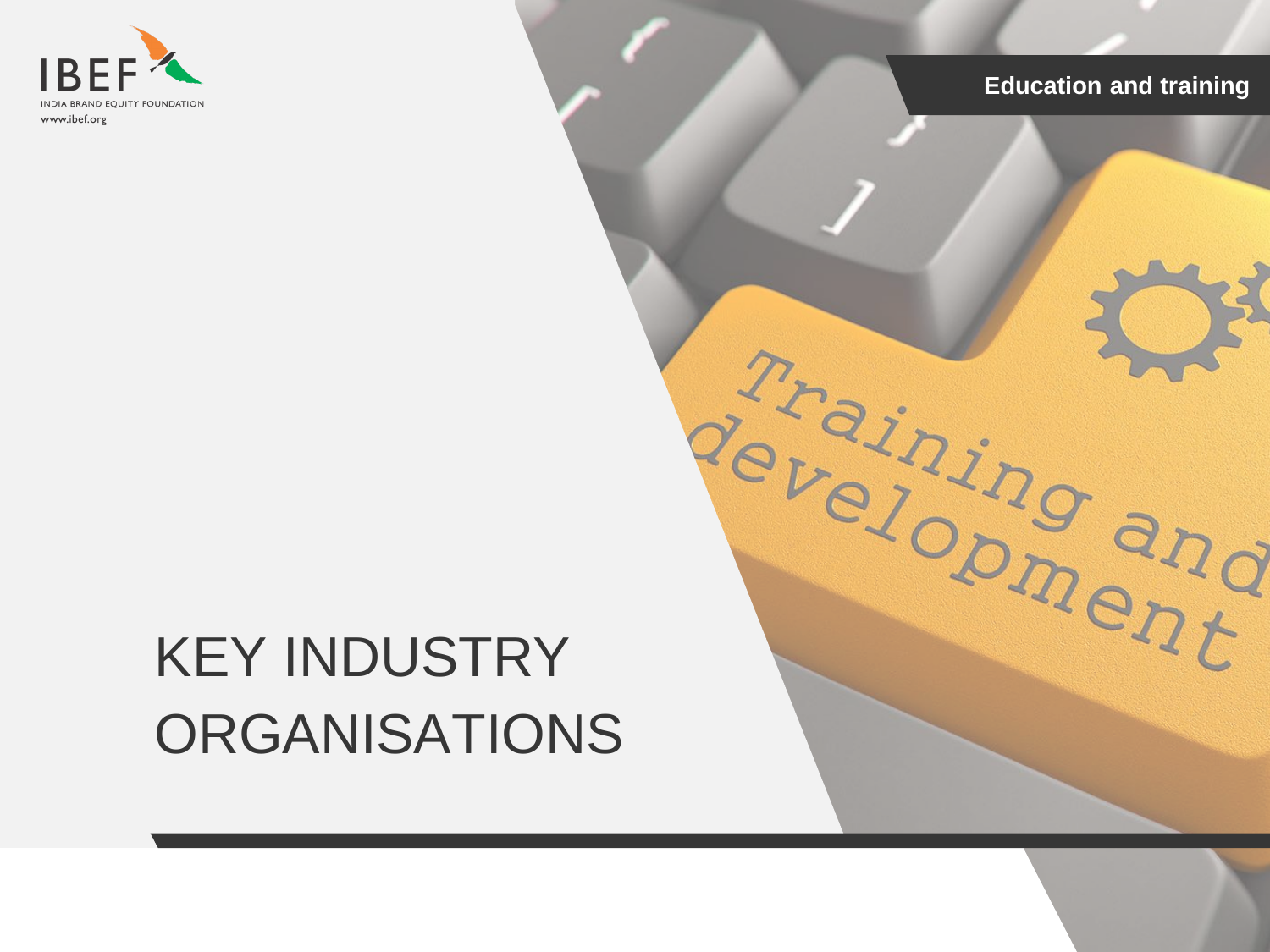#### INDUSTRY ORGANISATIONS



#### **University Grants Commission (UGC)**

Bahadur Shah Zafar Marg, New Delhi Pin:110 002 EPABX Nos. 23232701/ 23236735/ 23239437/ 23235733/ 23237721/ 23232317/ 23234116/ 23236351/ 23230813/ 23232485 Fax. Nos. 23231797/ 23239659 Website: http://www.ugc.ac.in/

#### **All India Council of Technical Education (AICTE)**

7th Floor, Chanderlok Building Janpath, New Delhi-110 001 AICTE EPABX Numbers: 91-11-23724151 to 91-11-23724157 AICTE Fax Number: 91-11-23724183 Website: http://www.aicte-india.org/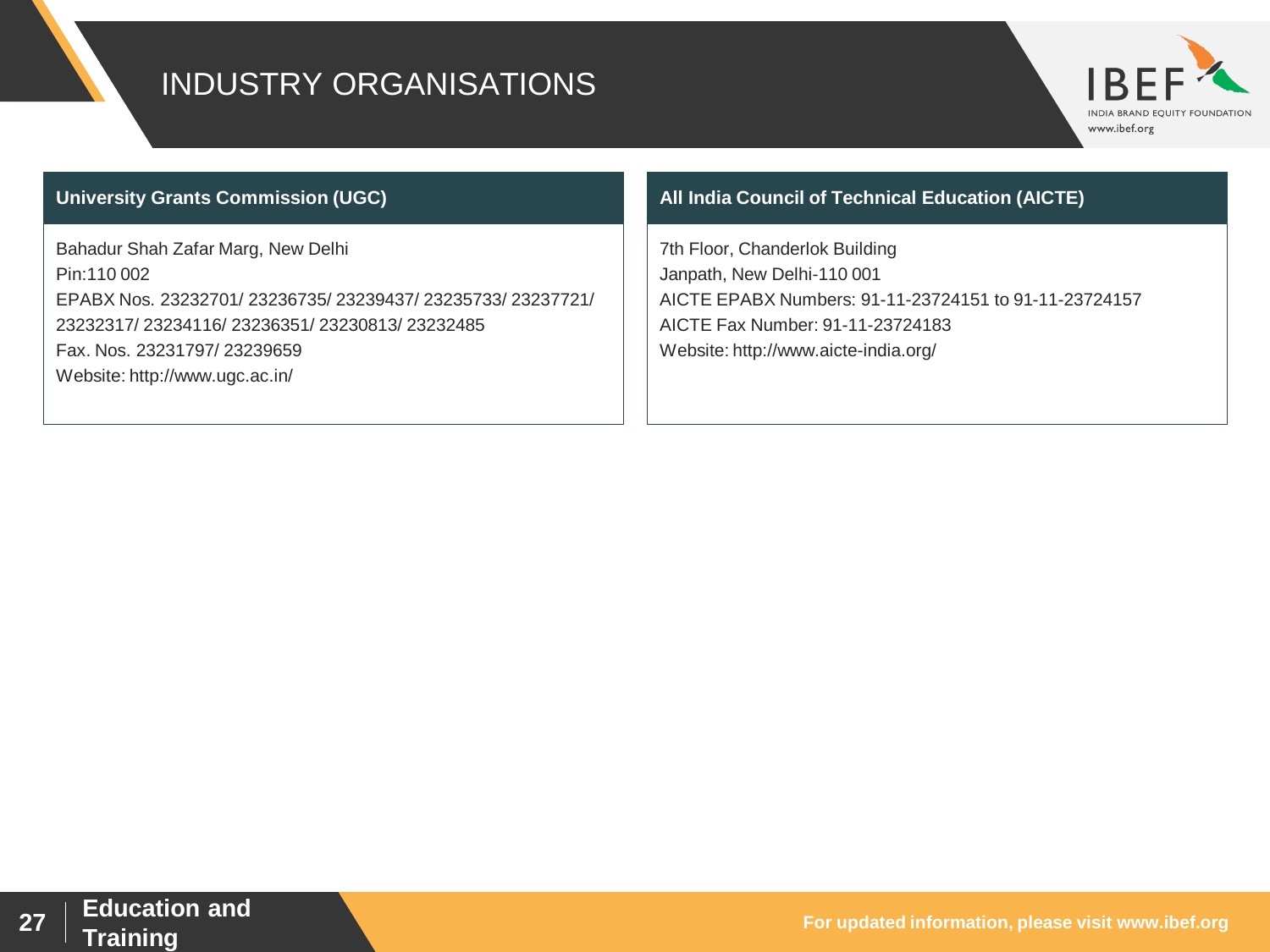

Training and

### USEFUL INFORMATION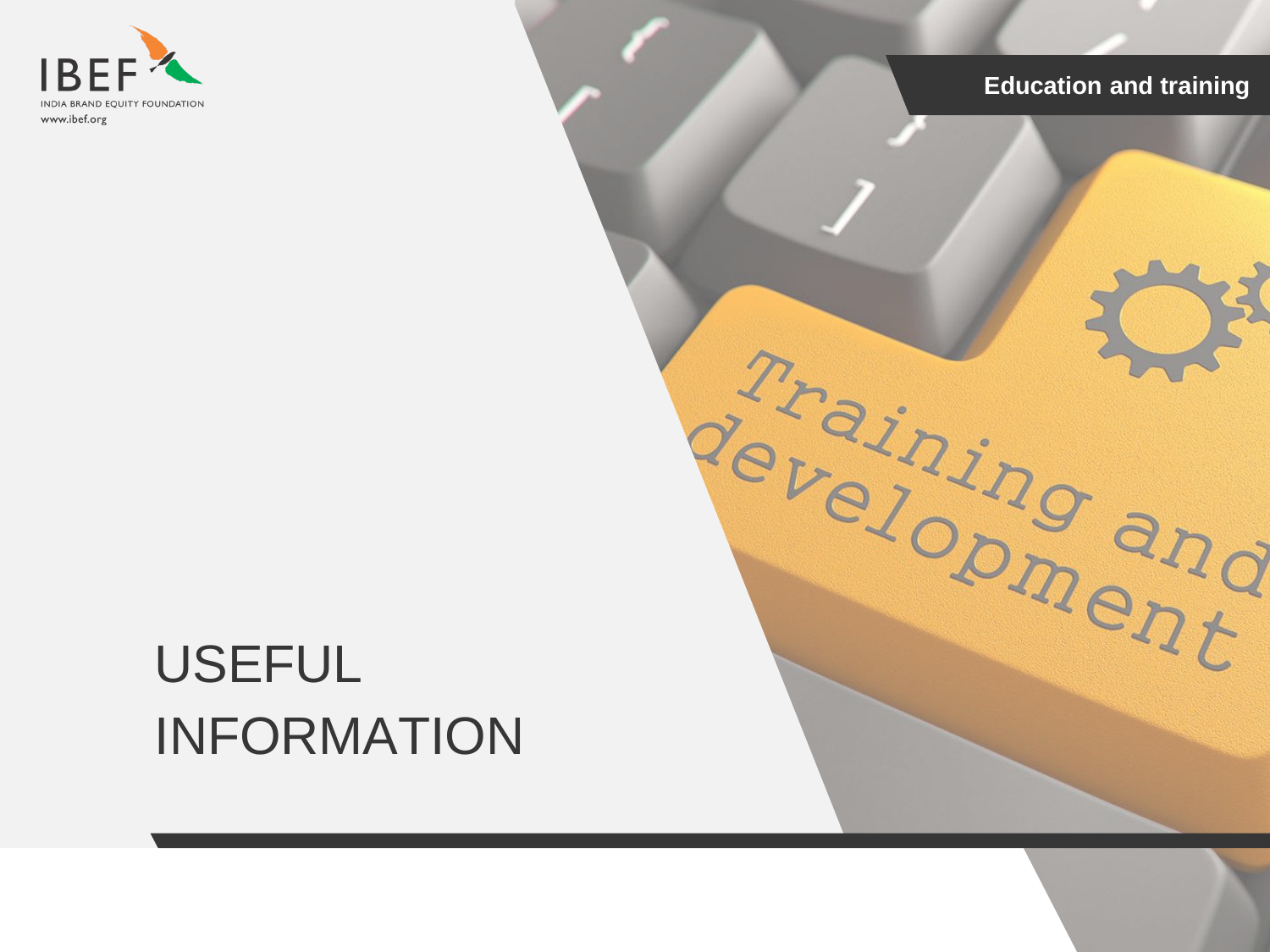



- CAGR: Compound Annual Growth Rate
- **FDI: Foreign Direct Investment**
- **FY: Indian Financial Year (April to March)**
- **GER: Gross enrolment Ratio**
- GOI: Government of India
- **HRD: Human Resource Development**
- AICTE: All India Council of Technical Education
- **INR: Indian Rupee**
- **RTE: Right of Children to Free and Compulsory**
- RMSA: Rashtriya Madhyamik Shiksha Abhiyan
- **UGC: University Grants Commission**
- US\$ : US Dollar
- Wherever applicable, numbers have been rounded off to the nearest whole number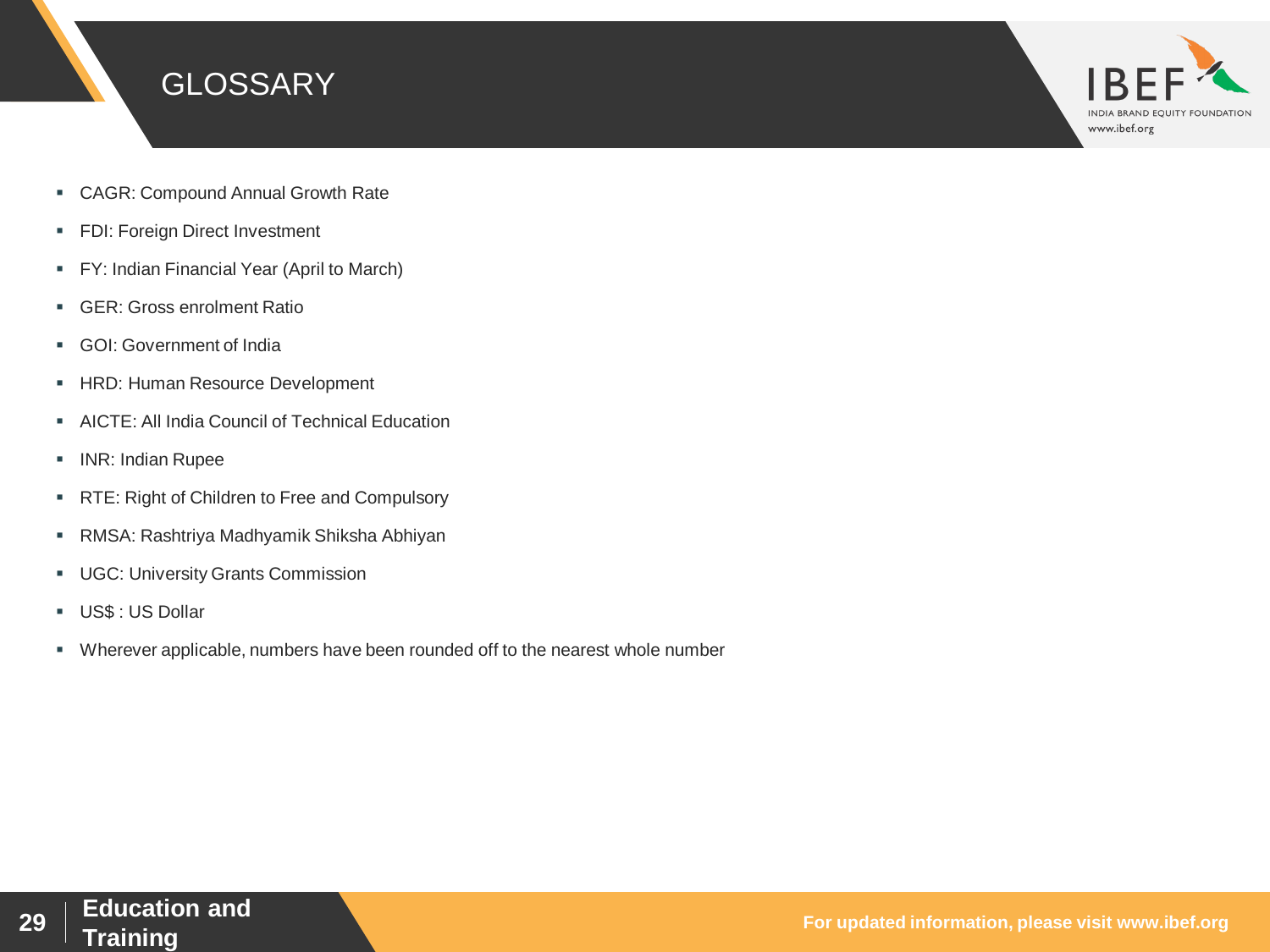#### EXCHANGE RATES



#### INDIA BRAND EQUITY FOUNDATION www.ibef.org

| <b>Year INR</b> | <b>INR Equivalent of one US\$</b> | Year | <b>INR Equivalent of one US\$</b> |
|-----------------|-----------------------------------|------|-----------------------------------|
| $2004 - 05$     | 44.95                             | 2005 | 44.11                             |
| 2005-06         | 44.28                             | 2006 | 45.33                             |
| 2006-07         | 45.29                             | 2007 | 41.29                             |
| 2007-08         | 40.24                             | 2008 | 43.42                             |
| 2008-09         | 45.91                             | 2009 | 48.35                             |
| 2009-10         | 47.42                             | 2010 | 45.74                             |
| $2010 - 11$     | 45.58                             | 2011 | 46.67                             |
| $2011 - 12$     | 47.95                             | 2012 | 53.49                             |
| $2012 - 13$     | 54.45                             | 2013 |                                   |
| $2013 - 14$     | 60.50                             |      | 58.63                             |
| 2014-15         | 61.15                             | 2014 | 61.03                             |
| 2015-16         | 65.46                             | 2015 | 64.15                             |
| 2016-17         | 67.09                             | 2016 | 67.21                             |
| 2017-18         | 64.45                             | 2017 | 65.12                             |
| 2018-19         | 69.89                             | 2018 | 68.36                             |

*Source: Reserve Bank of India, Average for the year*